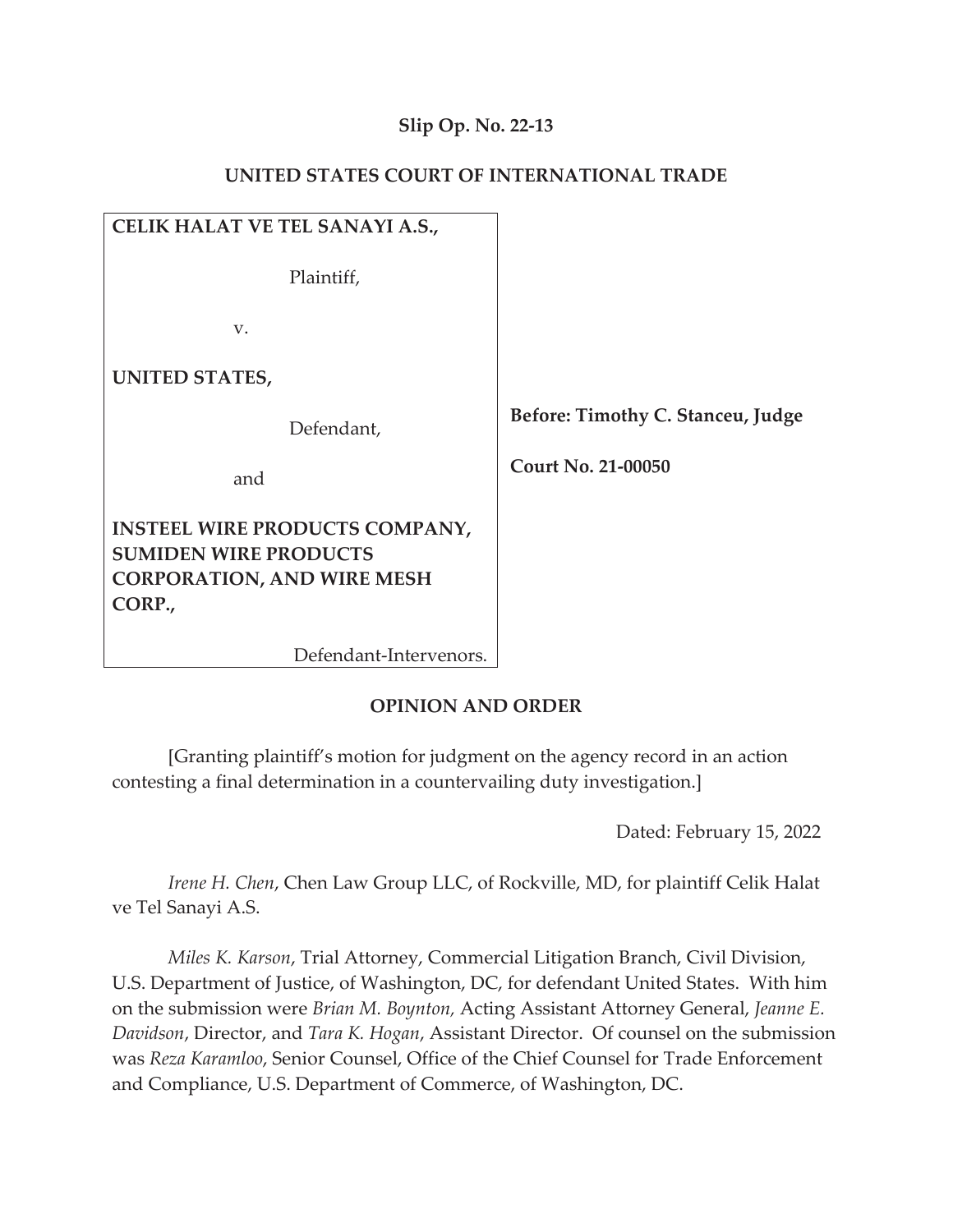*Kathleen W. Cannon*, Kelley Drye & Warren LLP, of Washington, DC, for defendant-intervenors Insteel Wire Products Company, Sumiden Wire Products Corporation, and Wire Mesh Corp. With her on the submission were *Paul C. Rosenthal*, *R. Alan Luberda*, *Brooke M. Ringel*, and *Joshua R. Morey*.

Stanceu, Judge: Plaintiff Celik Halat ve Tel Sanayi A.S. ("Celik Halat") contests a final determination by the International Trade Administration, U.S. Department of Commerce ("Commerce" or the "Department") in a countervailing duty ("CVD") investigation of certain prestressed concrete steel wire strand ("PC strand") from the Republic of Turkey ("Turkey"), and the associated countervailing duty order. Commerce determined an estimated net CVD subsidy rate of 158.44%, and imports of Celik Halat's merchandise are now subject to cash deposits at this *ad valorem* rate.

The high countervailing duty rate resulted from the Department's decision to reject, as untimely filed, Celik Halat's response to "Section III" of the Department's initial questionnaire ("Initial Questionnaire"), for an inadvertent filing error by Celik Halat's counsel. Although a version of the Initial Questionnaire response was timely filed on the due date, Celik Halat's counsel electronically filed the "final" business proprietary version, and the public version, of the document on the following business day, as the Department's regulations allowed, but counsel erroneously made the filing 87 minutes after the 5:00 p.m. filing deadline.

The court sets the contested determination aside because certain findings of fact on which Commerce relied, and which were essential to that determination, are not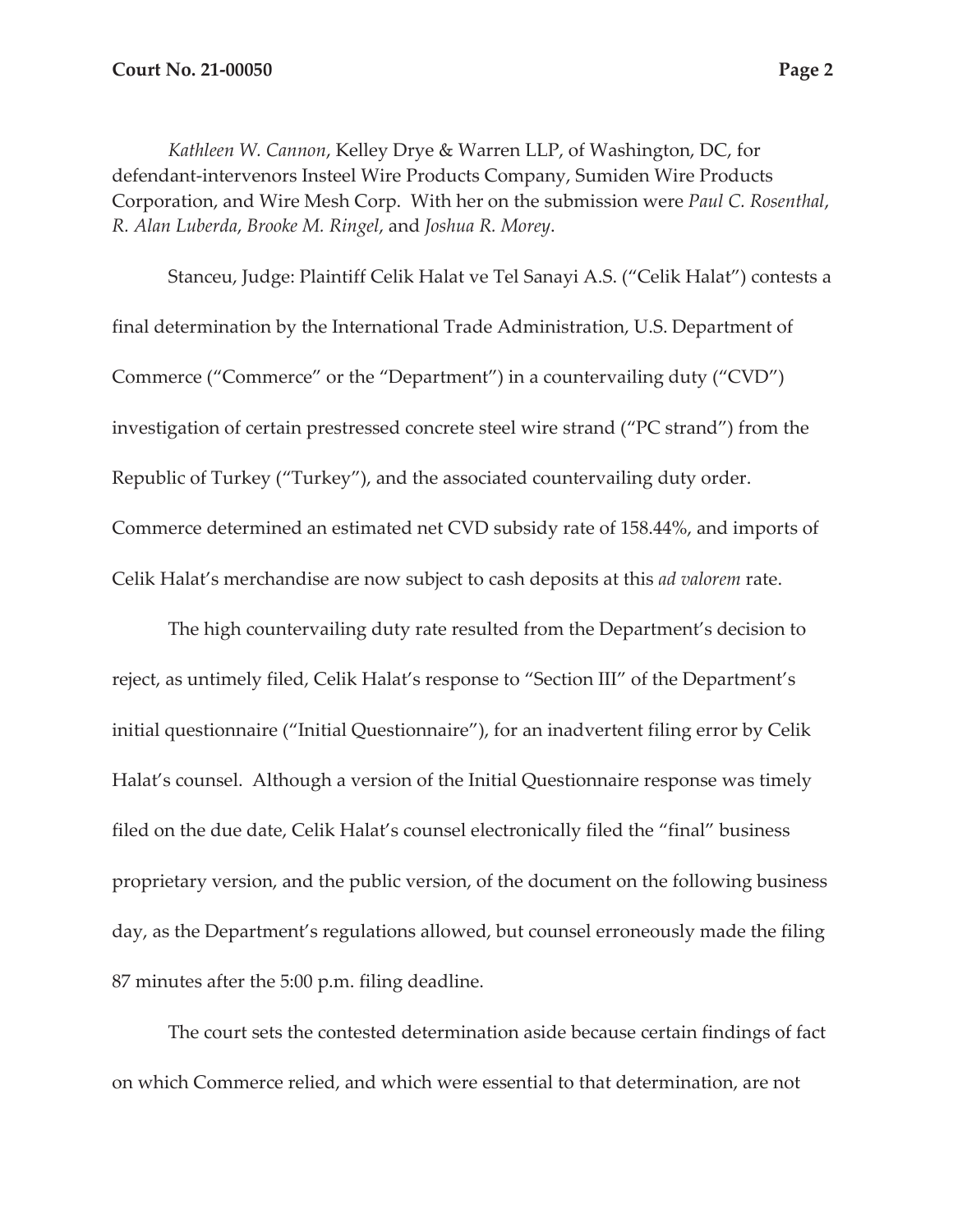supported by substantial evidence on the record and also because Commerce abused its discretion when imposing a drastic and disproportionate penalty for a technical error by plaintiff's counsel that had no appreciable effect on the investigation. The court remands the decision to Commerce for corrective action.

## **I. BACKGROUND**

## **A. The Contested Decision and the Countervailing Duty Order**

The contested countervailing duty determination (the "Final Determination") is *Prestressed Concrete Steel Wire Strand From the Republic of Turkey: Final Affirmative Countervailing Duty Determination and Final Negative Critical Circumstances Determination*, 85 Fed. Reg. 80,005 (Int'l Trade Admin. Dec. 11, 2020) ("*Final Determination*"). The Final Determination incorporates by reference an "Issues and Decision Memorandum" containing explanatory discussion. *Decision Memorandum for the Final Determination of the Countervailing Duty Investigation of Prestressed Concrete Steel Wire Strand from the Republic of Turkey* (Dec. 7, 2020) (P.R. Docs. 370–72) ("*Final I&D Mem.*").1

Commerce published the countervailing duty order (the "Order") on February 3, 2021. *Prestressed Concrete Steel Wire Strand From the Republic of Turkey: Countervailing Duty Order*, 86 Fed. Reg. 7,990 (Int'l Trade Admin.) ("*Order*"). The Order applies to PC strand that is "produced from wire of non-stainless, non-galvanized steel." *Id.* at

<sup>&</sup>lt;sup>1</sup> All information disclosed in this Opinion and Order was obtained from the public record. Public documents in the administrative record are cited as "P.R. Doc.  $\_\cdot''$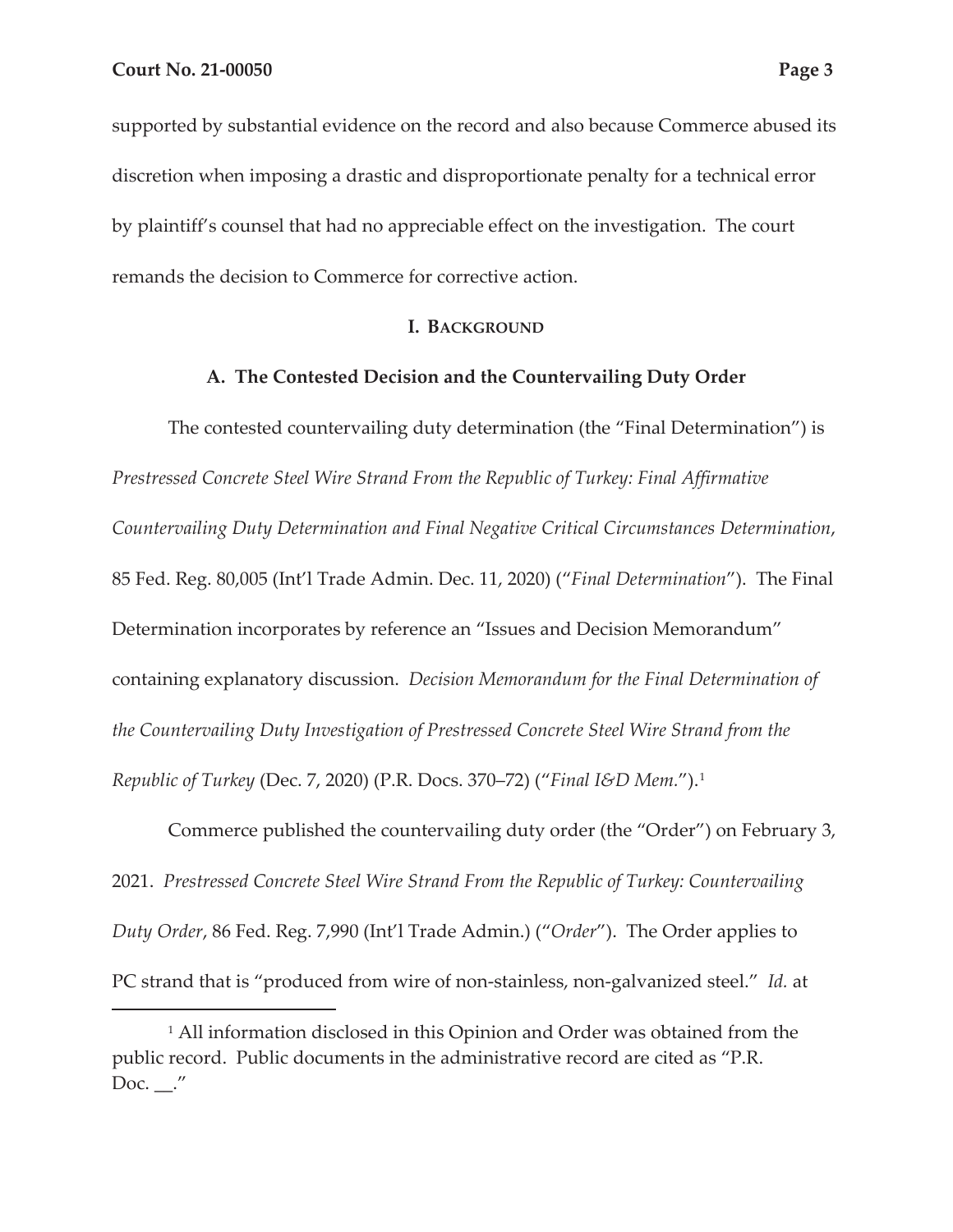7,991. PC strand "consists of multiple steel wires (non-stainless and non-galvanized) wound together to produce a strong, flexible product that is used to strengthen prestressed concrete structures." *Prestressed Concrete Steel Wire Strand from Argentina, Colombia, Egypt, Indonesia, Italy, Malaysia, Netherlands, Saudi Arabia, South Africa, Spain, Taiwan, Tunisia, Turkey, Ukraine, and United Arab Emirates – Petition for the Imposition of Antidumping and Countervailing Duties* 12 (Apr. 16, 2020) (P.R. Docs. 1–10).

#### **B. The Parties**

Plaintiff is a Turkish producer and exporter of PC strand and was a mandatory respondent in the investigation that resulted in the Final Determination. *See* Compl. ¶¶ 1, 3, 7 (Feb. 3, 2021), ECF No. 2.

Defendant is the United States. Defendant-intervenors Insteel Wire Products Company, Sumiden Wire Products Corporation, and Wire Mesh Corp. are U.S. domestic producers of PC strand that were the petitioners in the countervailing duty investigation. Consent Mot. to Intervene as of Right 2 (Feb. 25, 2021), ECF No. 8.

### **C. Proceedings Before Commerce and the International Trade Commission**

On May 13, 2020, Commerce published an initiation notice for a countervailing duty investigation "to determine whether imports of PC strand from Turkey benefit from countervailable subsidies" conferred by the government of Turkey. *Prestressed Concrete Steel Wire Strand From the Republic of Turkey: Initiation of Countervailing Duty Investigation*, 85 Fed. Reg. 28,610, 28,612 (Int'l Trade Admin.).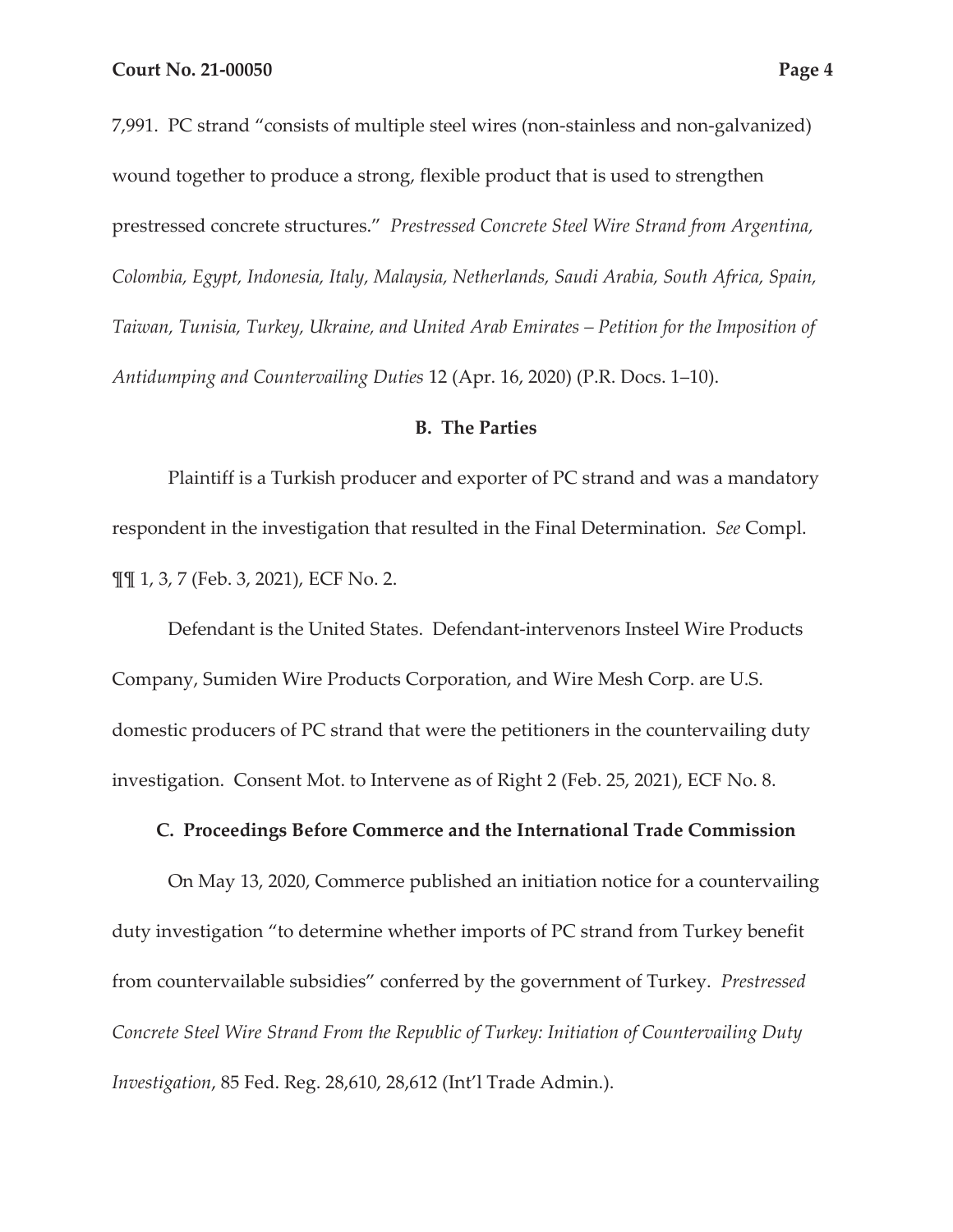On June 4, 2020, Commerce selected Güney Çelik Hasir ve Demir and Hasçelik Halat Sanayi Ticaret A.S. ("Hasçelik") as mandatory respondents for the countervailing duty investigation. *Countervailing Duty Investigation of Prestressed Concrete Steel Wire Strand from the Republic of Turkey: Respondent Selection* 2 (June 25, 2020) (P.R. Doc. 58) ("*Respondent Selection"*). Commerce sent an Initial Questionnaire to the Turkish government on June 9, 2020, and requested that the government forward copies of the Initial Questionnaire to the mandatory respondents. *Investigation of Prestressed Concrete Steel Wire from the Republic of Turkey: Countervailing Duty Questionnaire 1 (P.R. Doc. 49).* On June 25, 2020, Commerce revised its selection of mandatory respondents, determining that Celik Halat would be the second mandatory respondent in the investigation and suspending Hasçelik's obligation to participate. *Respondent Selection* at 2, 5.

On August 5, 2020, the three petitioners submitted to Commerce "allegations of possible new subsidies" alleged to have been provided by the government of Turkey to Turkish producers of PC strand. *Prestressed Concrete Steel Wire Strand from the Republic of Turkey—Petitioners' New Subsidy Allegations* 1 (P.R. Doc. 180). On September 1, 2020, Commerce initiated a supplemental investigation of two programs (Exemption of Exchange Tax for Foreign Exchange Transactions and Provision of Steel Wire Rod for Less Than Adequate Remuneration ("LTAR")) that were identified in the petitioners'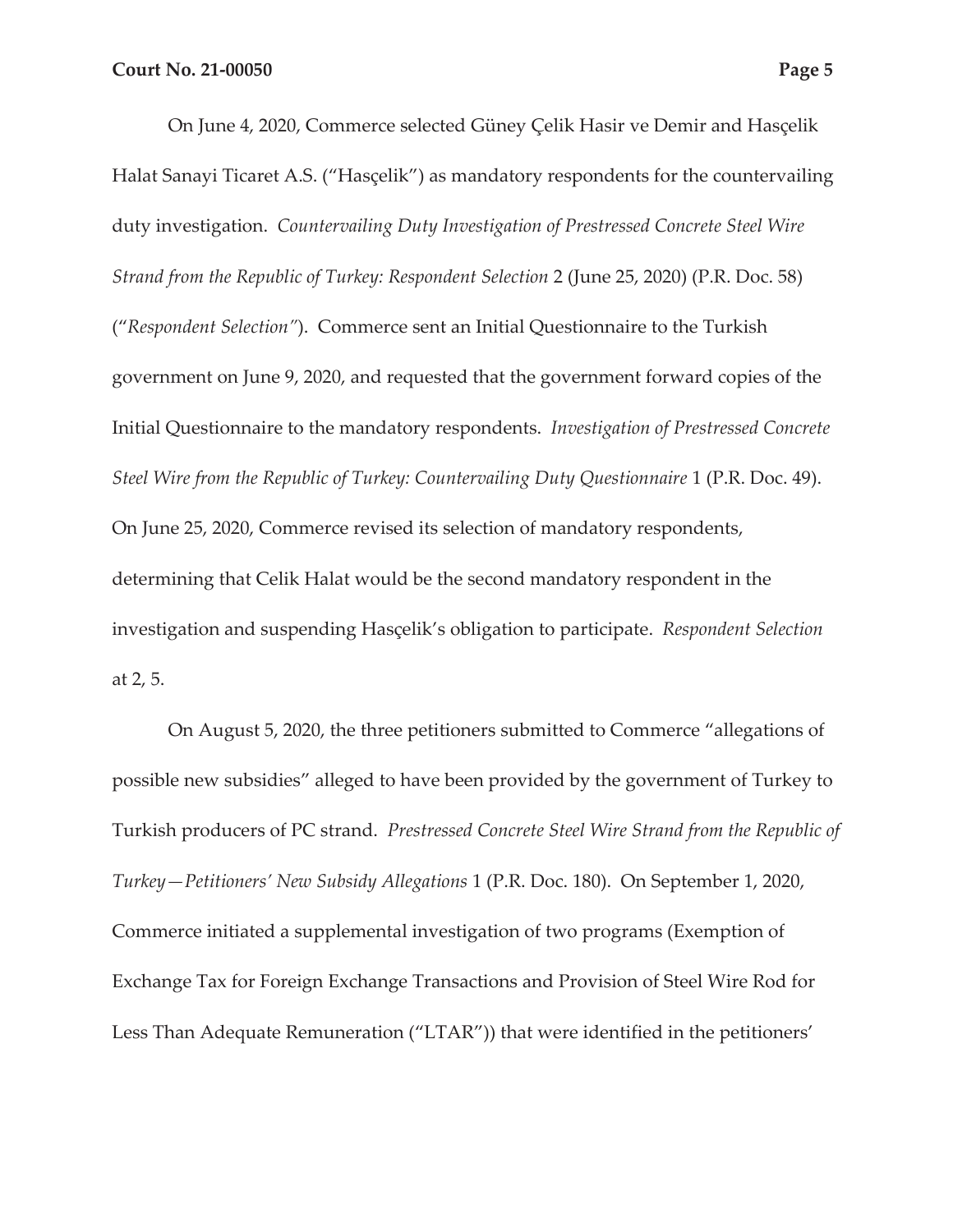allegations. *Countervailing Duty Investigation of Prestressed Concrete Steel Wire Strand from the Republic of Turkey: Post-Preliminary Analysis* 1 (Nov. 19, 2020) (P.R. Doc. 352).

On September 21, 2020, Commerce published its Preliminary Determination, in which it preliminarily determined an estimated net countervailable subsidy rate of 135.06% for Celik Halat. *Prestressed Concrete Steel Wire From the Republic of Turkey: Preliminary Affirmative Countervailing Duty Determination, Preliminary Affirmative Critical Circumstances Determination, in Part*, 85 Fed. Reg. 59,287, 59,288 (Int'l Trade Admin.). In the Preliminary Determination, Commerce announced that it would instruct U.S. Customs and Border Protection ("Customs") to collect cash deposits at the rate of 135.06% on entries of subject merchandise exported by Celik Halat, on and after the September 21, 2020 date of publication of the Preliminary Determination. *Id*. The Preliminary Determination incorporated by reference the "Preliminary Decision Memorandum." *Decision Memorandum for the Preliminary Determination of the Countervailing Duty Investigation of Prestressed Concrete Steel Wire from the Republic of Turkey* (Int'l Trade Admin. Sept. 14, 2020) (P.R. Doc. 253) ("*Prelim. Decision Mem.*"). For purposes of the Preliminary Determination, Commerce deferred examination of five programs (Investment Incentive Scheme Program—Value-Added Tax ("VAT") programs, Natural Gas for LTAR, Güney Çelik Hasir ve Demir's Unknown Tax Program, Export Buyer's Credits, and Renewable Energy Mechanism) in addition to the two programs identified in the petitioners' new subsidy allegations. *Id.* at 33. The Final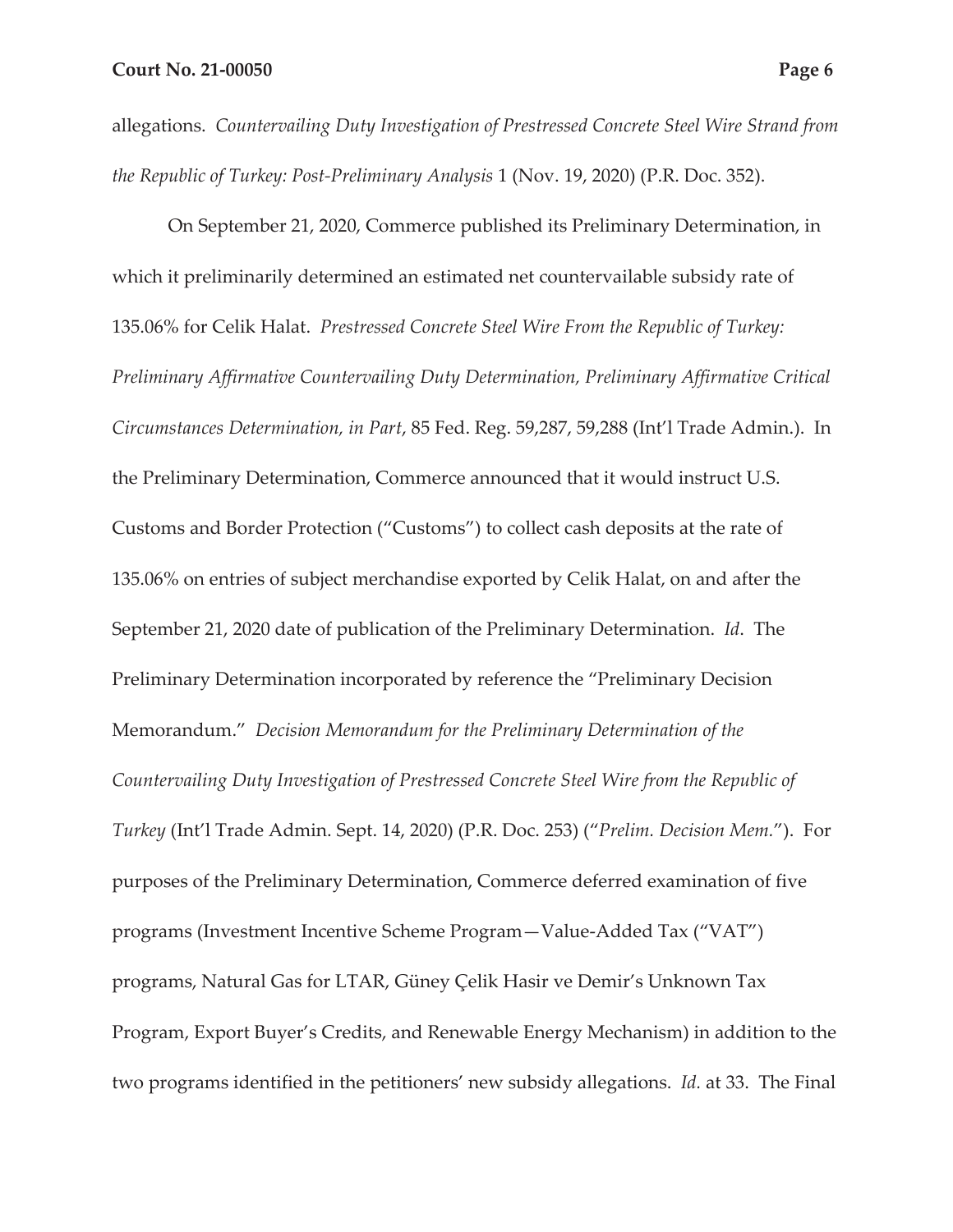Determination was published on December 11, 2020, establishing the final estimated net countervailable subsidy rate of 158.44% for Celik Halat. *Final Determination*, 85 Fed. Reg. at 80,006.

On January 25, 2021, the U.S. International Trade Commission ("ITC") notified Commerce that it had reached an affirmative final determination that an industry in the United States was materially injured by reason of imports of PC strand from Turkey. *Order*, 86 Fed. Reg. at 7,991. Commerce announced that it would direct Customs to collect cash deposits at the increased rate of 158.44% for each entry of subject merchandise exported by Celik Halat made on or after the date of publication of the ITC's affirmative final injury determination. *Id*. The ITC published its determination four days later. *Prestressed Concrete Steel Wire Strand From Argentina, Colombia, Egypt, Netherlands, Saudi Arabia, Taiwan, Turkey, and the United Arab Emirates*, 86 Fed. Reg. 7,564 (Int'l Trade Comm'n Jan. 29, 2021). Publication of the Order followed thereafter. *Order*, 86 Fed. Reg. at 7,990.

### **D. Proceedings Before the Court**

Plaintiff brought this action to contest the Final Determination on February 3, 2021. Summons, ECF No. 1; Compl., ECF No. 2. On February 25, 2021, Insteel Wire Products Company, Sumiden Wire Products Corporation, and Wire Mesh Corp. filed a consent motion to intervene as defendant-intervenors. Consent Mot. to Intervene as of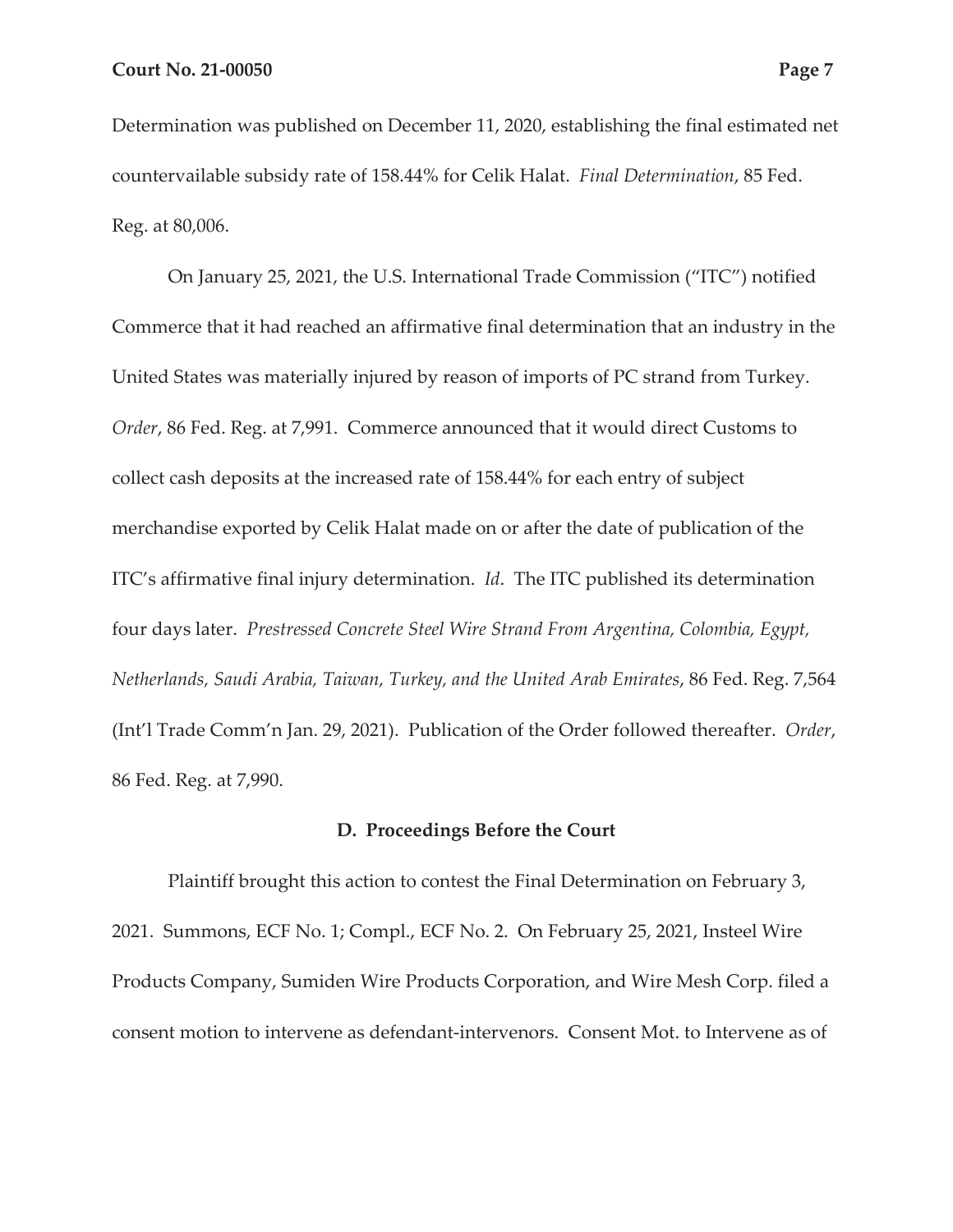Right, ECF No. 8. The court granted defendant-intervenors' motion on February 26, 2021. Order, ECF No. 13.

Pending for decision by the court is plaintiff's Rule 56.2 Motion for Judgment on the Agency Record, with accompanying memorandum. Pl.'s Rule 56.2 Mot. for J. on the Agency R. (May 28, 2021), ECF Nos. 19 (conf.), 20 (public) ("Pl.'s Mot"). Defendant responded on July 27, 2021. Def.'s Resp. to Pl.'s Mot. for J. on the Agency R., ECF No. 22 ("Def.'s Resp."). Defendant-intervenors responded on July 27, 2021. Def.- Intervenors' Resp. in Opp'n to Pl.'s Mot. for J. on the Agency R., ECF Nos. 21 (conf.), 23 (public) ("Def.-Intervenors' Resp."). Plaintiff replied on August 24, 2021. Reply Br. of Pl. Celik Halat ve Tel Sanayi A.S., ECF Nos. 24 (conf.), 25 (public).

On September 13, 2021, plaintiff filed an unopposed motion for oral argument on their Rule 56.2 motion. Mot. for Oral Argument, ECF No. 28.

#### **II. DISCUSSION**

### **A. Jurisdiction and Standard of Review**

The court exercises jurisdiction under section 201 of the Customs Courts Act of 1980, 28 U.S.C. § 1581(c), pursuant to which the court reviews actions commenced under section 516A of the Tariff Act of 1930 (the "Tariff Act"), *as amended*, 19 U.S.C.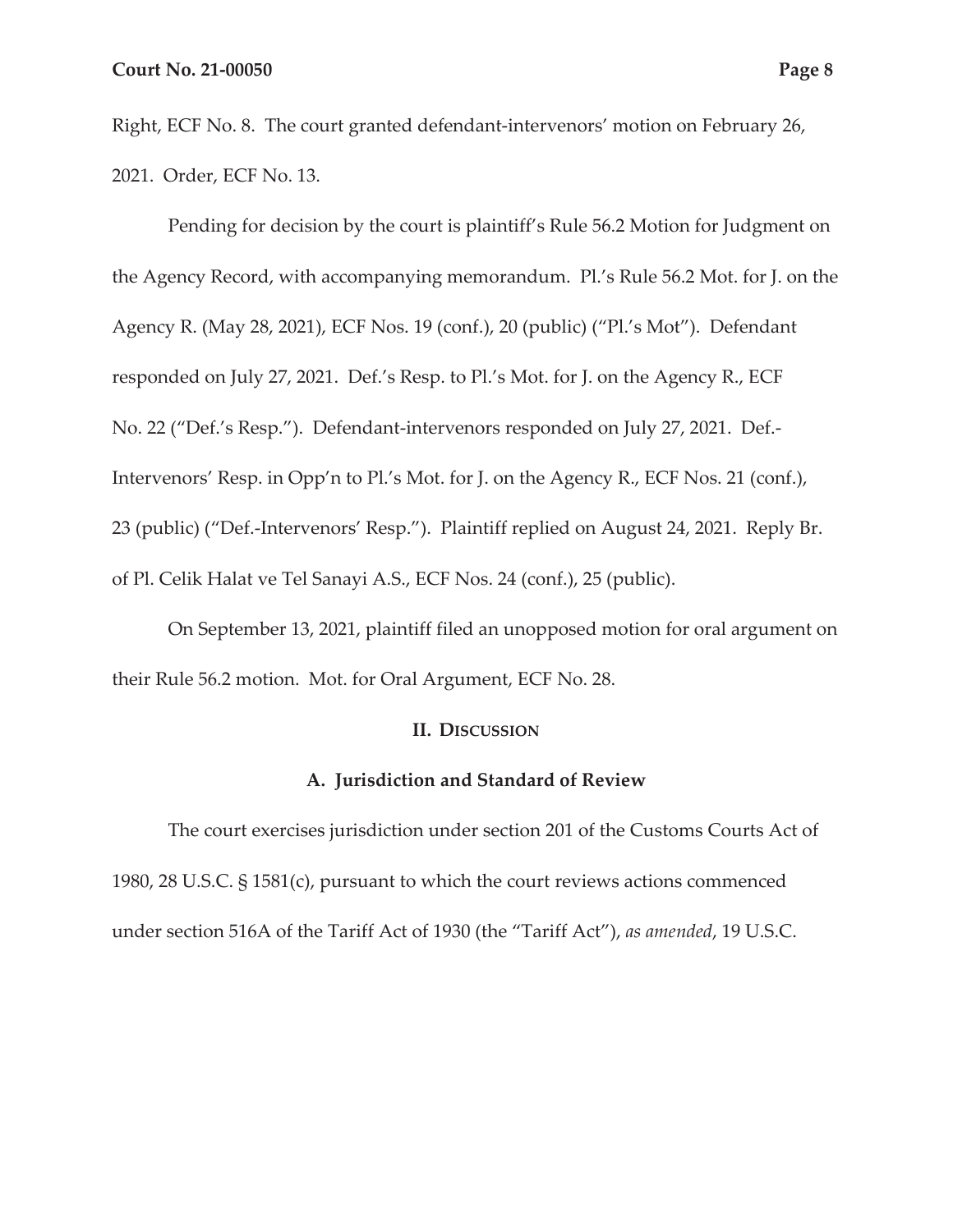§ 1516a, including an action contesting a final determination that Commerce issues to conclude a CVD investigation.2

In reviewing a final determination, the court "shall hold unlawful any determination, finding, or conclusion found . . . to be unsupported by substantial evidence on the record, or otherwise not in accordance with law." 19 U.S.C. § 1516a(b)(1)(B)(i). Substantial evidence refers to "such relevant evidence as a reasonable mind might accept as adequate to support a conclusion." *SKF USA, Inc. v. United States*, 537 F.3d 1373, 1378 (Fed. Cir. 2008) (quoting *Consol. Edison Co. v. NLRB*, 305 U.S. 197, 229 (1938)).

Decisions that an agency makes in the enforcement and administration of its regulatory requirements that call for an exercise of discretion are examined according to an abuse of discretion standard. *See*, *e.g.*, *Brennan v. Dep't of Health & Human Servs.*, 787 F.2d 1559, 1564 (Fed. Cir.), *cert. denied*, 479 U.S. 985 (1986).

#### **B. Prior Related Litigation Between the Parties**

Celik Halat initiated an action in this Court in November 2020, after Commerce issued the Preliminary Determination and before it issued the Final Determination. *See Celik Halat ve Tel Sanayi A.S. v. United States*, 44 CIT \_\_, \_\_, 483 F. Supp. 3d 1370, 1376 (Dec. 6, 2020). Celik Halat brought this action pursuant to 28 U.S.C. § 1581(i), which

<sup>2</sup> All citations to the United States Code herein are to the 2018 edition and all citations to the Code of Federal Regulations herein are to the 2020 edition.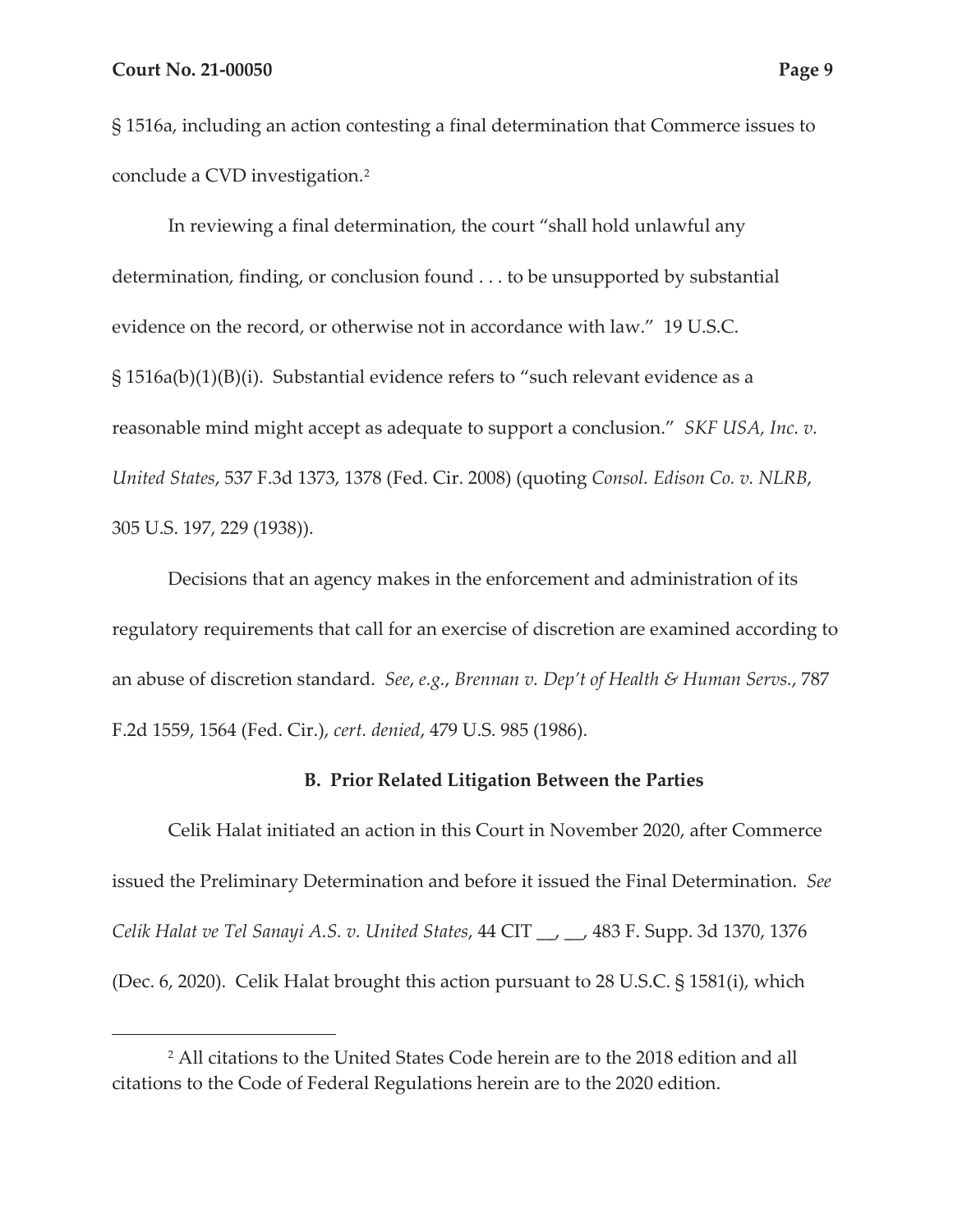provides residual jurisdiction over matters not otherwise covered by 28 U.S.C. § 1581(a)–(h), arguing that "[j]urisdiction is proper under 28 U.S.C. § 1581(i) because Commerce's decision to reject Celik Halat's submissions at this stage of the investigation will result in immediate injury and irreparable harm, making relief under 28 U.S.C. § 1581(c) manifestly inadequate" when Celik Halat would need to wait until the completion of the CVD investigation to bring an action under 28 U.S.C. § 1581(c). Compl. ¶¶ 24, 26 (Nov. 19, 2020), Ct. No. 20-03848, ECF No. 2.

Celik Halat moved for a temporary restraining order and a preliminary injunction to enjoin Commerce from continuing to reject its Section III responses to the Department's Initial Questionnaire in the CVD investigation of PC strand from Turkey. *Celik Halat ve Tel Sanayi A.S.*, 44 CIT at \_\_, 483 F. Supp. 3d at 1374–76. The government argued that Celik Halat lacked subject matter jurisdiction, that the claim was not ripe, that it intended to file a motion to dismiss, and that Celik Halat therefore was unlikely to succeed on the merits. *Id.*, 44 CIT at \_\_, 483 F. Supp. 3d at 1377–78. This Court agreed with the government's argument and explained that, although Celik Halat had "styled" the action as one under 28 U.S.C. § 1581(i), the "true nature" of Celik Halat's claim arose under 28 U.S.C. § 1581(c) because the ultimate relief Celik Halat sought—a remand order directing Commerce to reconsider its rejection of Celik Halat's Section III Initial Questionnaire responses—is available under 28 U.S.C. § 1581(c). *Id.* Concluding that plaintiff would not succeed in establishing jurisdiction, this Court denied Celik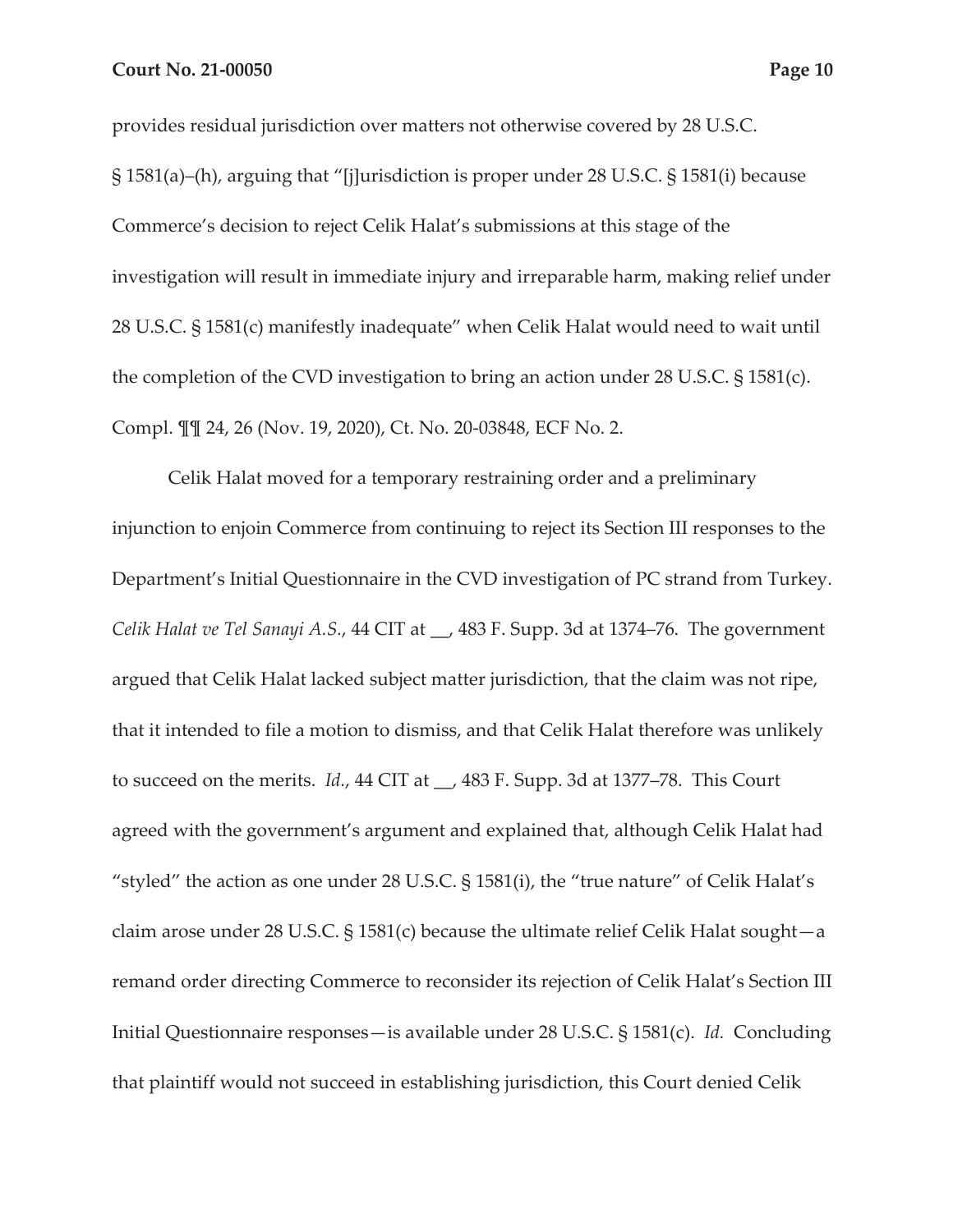Halat's motion for a temporary restraining order and preliminary injunction. *Id.*, 44 CIT at \_\_, 483 F. Supp. 3d at 1381. While denying Celik Halat's motion, this Court, in *dicta*, expressed concerns regarding the Department's actions in the underlying investigation:

Plaintiff submits that Commerce abused its discretion in rejecting its questionnaire responses because Commerce has granted extensions for reasons less severe than the circumstances surrounding the alleged 87 minute delay that gives rise to this action. Plaintiff's allegations raise serious concerns regarding Commerce's justification for rejecting Plaintiff's requests for reconsideration; however, these concerns are insufficient to establish that Plaintiff is likely to succeed in light of the jurisdictional and ripeness concerns.

*Id.*, 44 CIT at \_\_, 483 F. Supp. 3d at 1379 (citation omitted).

Shortly thereafter, the government filed a motion to dismiss for lack of jurisdiction, Def.'s Mot. to Dismiss the Compls. (Dec. 10, 2020), Ct. No. 20-03848, ECF No. 22, which was granted by this Court on March 24, 2021. Order, Ct. No. 20-03848, ECF No. 26; Judgment, Ct. No. 20-03848, ECF No. 27.

# **C. Celik Halat's Claims in This Litigation**

In applying the 158.44% subsidy rate to exports of Celik Halat's subject merchandise, Commerce invoked its authority under section 776(a) of the Tariff Act, 19 U.S.C. § 1677e(a), to use "the facts otherwise available" and its authority under section 776(b) of the Tariff Act, 19 U.S.C. § 1677e(b), to use an "adverse inference," to reject as untimely Celik Halat's response to Section III of the Department's Initial Questionnaire in the investigation. Plaintiff claims that this determination was unlawful because it was "a severe abuse of discretion," Pl.'s Mot. 15–24, was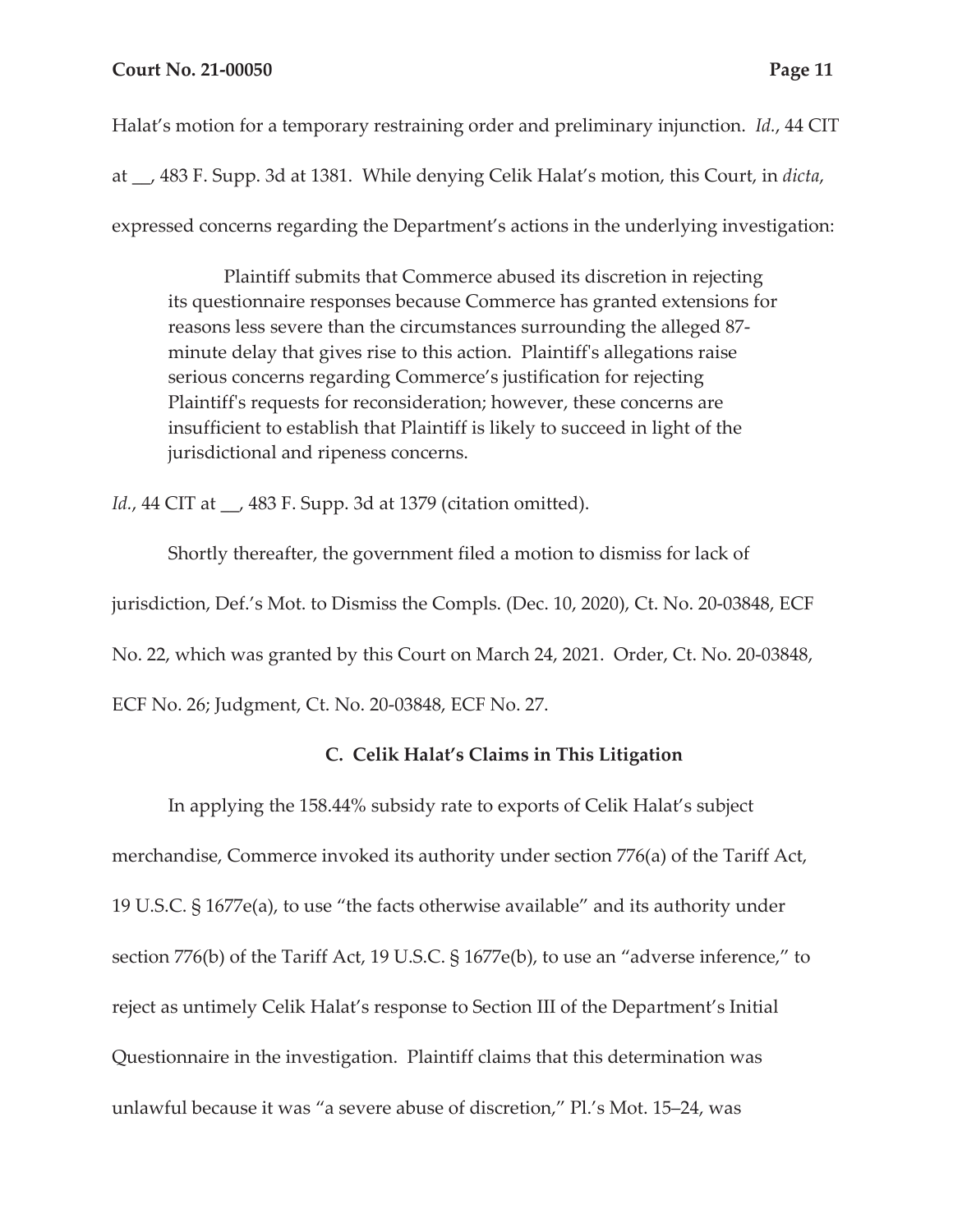unreasonable, *id.* at 27–28, and was unsupported by substantial evidence on the record, *id*. at 28–30.

# **1. The Department's Use of "the Facts Otherwise Available" under 19 U.S.C. § 1677e(a)**

In the Preliminary Decision Memorandum, Commerce preliminarily found as a fact that "Celik Halat filed an untimely response to Commerce's initial CVD questionnaire." *Prelim. Decision Mem.* at 9. As a second preliminary finding, Commerce added that "[t]herefore, we preliminarily find that, by not timely responding to Commerce's questionnaire, Celik Halat withheld information that had been requested and failed to provide information within the deadlines established." *Id*. The Department's third preliminary finding was that "[b]y not responding to the initial CVD questionnaire, Celik Halat significantly impeded this proceeding." *Id*. Based on these three findings of fact, Commerce stated that "[t]hus, in reaching a preliminary determination, pursuant to sections  $776(a)(2)(A)$ , (B), and (C) of the [Tariff] Act [19 U.S.C.  $\S$  1677e(a)(2)(A), (B), and (C), respectively, which apply to use of "the facts otherwise available"], we based the CVD rates for Celik Halat on facts available." *Id*.

Commerce then reached a preliminary finding based on section 776(b) of the Tariff Act, 19 U.S.C. § 1677e(b), which provides for Commerce to use an inference adverse to a non-cooperating party when selecting from among the facts otherwise available: "Moreover, we preliminarily determine that an adverse inference is warranted, pursuant to section 776(b) of the Act [19 U.S.C. § 1677e(b)] because, by not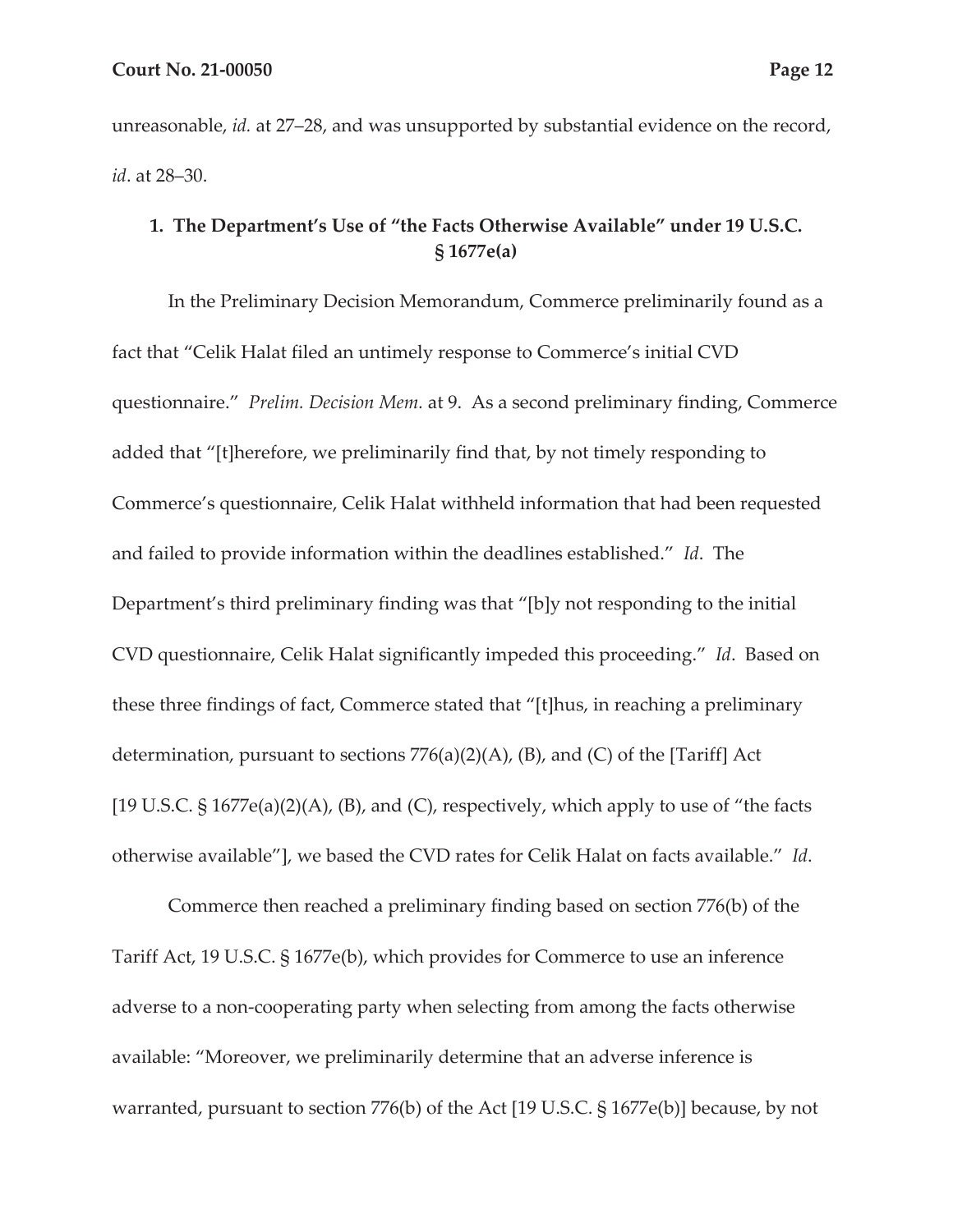timely responding to the initial CVD questionnaire, Celik Halat failed to cooperate to the best of its ability to comply with the requests for information in this investigation." *Id.* When invoking both sections 776(a) and (b) of the Tariff Act, Commerce applies what it terms "adverse facts available," or "AFA." The Preliminary Decision Memorandum states that "as AFA, Commerce preliminarily finds that Celik Halat and its cross-owned affiliates from which we would attribute subsidies received to Celik Halat under our attribution rules, pursuant to 19 CFR 351.525, received and benefited from certain subsidies." *Id*. (footnote omitted).

After summarizing and citing its discussion in the Preliminary Decision Memorandum, *Final I&D Mem.* at 34, Commerce adopted, without change, its analysis for its use of facts otherwise available and an adverse inference, *id.* at 35 ("For the purposes of this final determination, we find no basis to alter our use of AFA pursuant to section 776(b) of the [Tariff] Act [19 U.S.C. § 1677e(b)] . . . ."). In so doing, Commerce implicitly adopted its four preliminary findings as final findings of fact upon reaching the Final Determination. The court examines, first, the three findings upon which Commerce based its decision to reject Celik Halat's Initial Questionnaire response and substitute for it "the facts otherwise available."

Under 19 U.S.C. § 1677e(a), Commerce is directed to use "the facts otherwise available" in specifically defined circumstances. Here, in resorting to the use of the facts otherwise available, Commerce relied upon the three circumstances defined in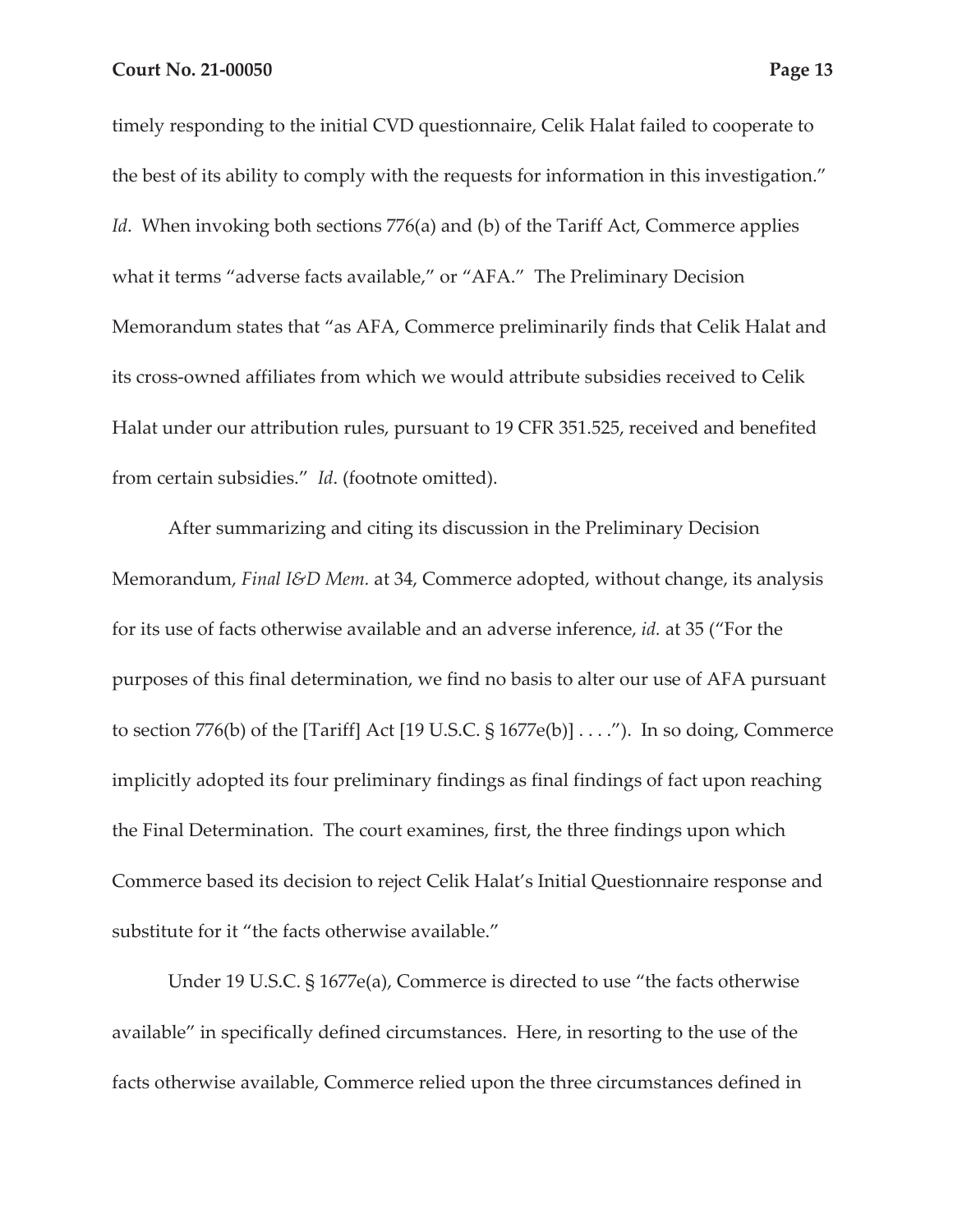subparagraphs  $(2)(A)$ ,  $(2)(B)$ , and  $(2)(C)$  of § 1677e(a), respectively. Under subparagraph  $(2)(A)$ , Commerce is directed to use the facts otherwise available "[i]f ... an interested party . . . withholds information that has been requested by the administering authority . . . [i.e., Commerce] under this subtitle." The record does not support a finding of fact that Celik Halat withheld "information that has been requested" by Commerce.

Section 351.303 of the Department's regulations provides, generally, for the filing of documents such as questionnaire responses in at least two versions, "business proprietary" and "public." *See* 19 C.F.R. §§ 351.303(b), 351.304. A document in the former category contains within single brackets business proprietary information that may be released only to persons authorized to receive submissions under an administrative protective order.<sup>3</sup> *See id.* The public version of a business proprietary document is a document from which the bracketed information has been redacted. *See id*. §§ 351.303(b)(4)(iv), 351.304(c).

Under the Department's regulations, Celik Halat was required to file its response to the Initial Questionnaire electronically on the Department's automated "ACCESS" system, by "5 p.m. Eastern Time" on the due date, which in this instance was Friday, August 7, 2020. *See id.* § 351.303(b)(1) ("An electronically filed document must be

<sup>&</sup>lt;sup>3</sup> The regulations also provide for submissions to contain another category of proprietary information, set forth in double brackets, that may not be released under an administrative protective order. *See* 19 C.F.R. § 351.303(b)(4)(ii).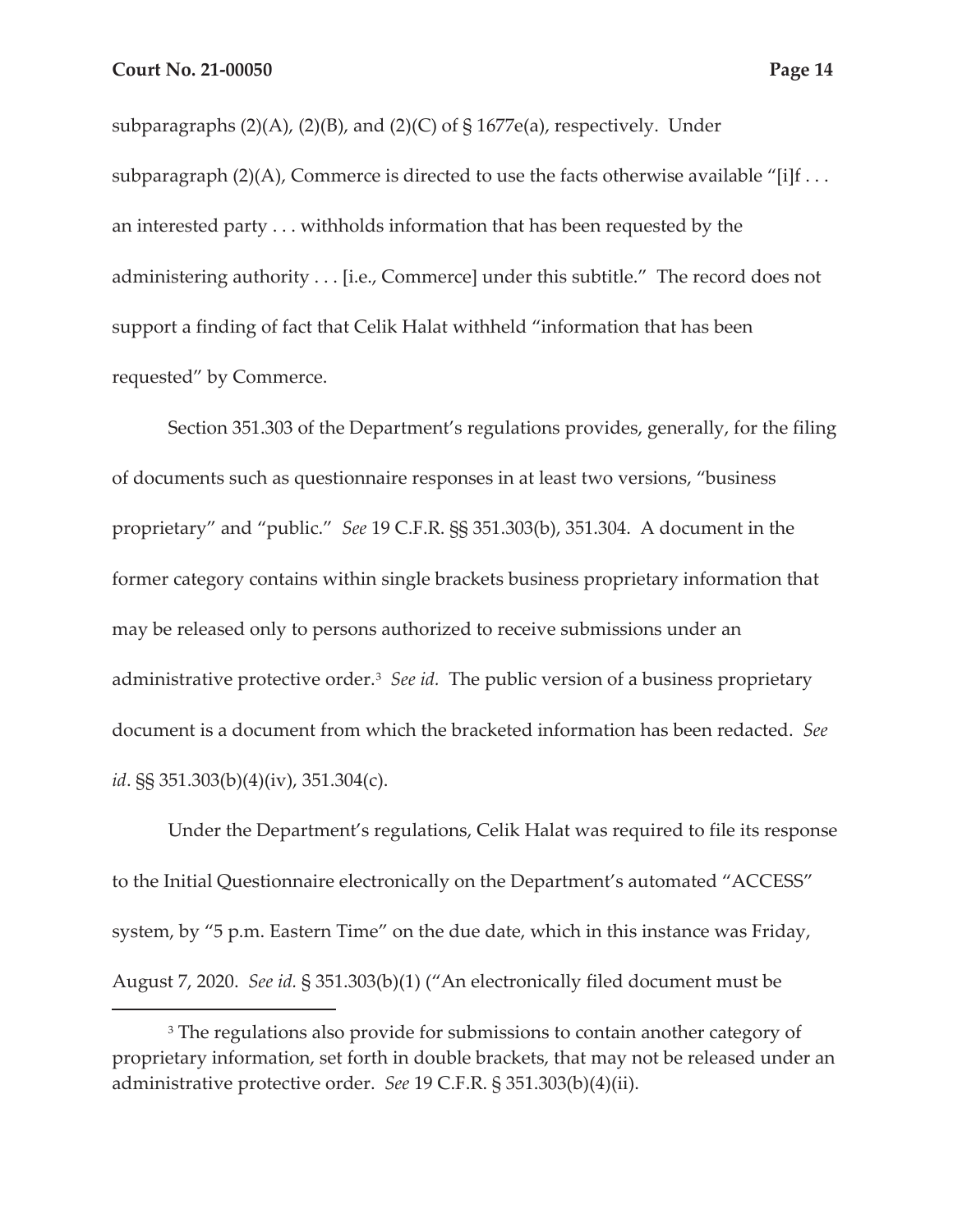received successfully in its entirety by the Department's electronic records system, ACCESS, by 5 p.m. Eastern Time on the due date"), (b)(2)(i) ("A person must file all documents and databases electronically using ACCESS . . . ."). In submitting its response, Celik Halat had the option of filing both a business proprietary version and a public version of its Initial Questionnaire response on the due date. Alternatively, Celik Halat could choose to avail itself of an optional procedure in the Department's regulations (the "one-day lag rule"), under which it could file only a business proprietary version and take an extra business day to refile its business proprietary version, making any changes it found necessary in its bracketing of business proprietary information, and the public version of the document, with redactions consistent with the final bracketing. *See id*. § 351.303(c). The regulations specify that "the public version" must be filed "[s]imultaneously with the filing of the final business proprietary document." *Id*. § 351.303(c)(2)(iii).

Celik Halat chose the option of using the one-day lag rule, which required that the document it was to file on Friday, August 7, 2020 include on each page containing business proprietary information the notation "Business Proprietary Treatment Requested" and the warning "Bracketing of Business Proprietary Information Is Not Final for One Business Day After Date of Filing." *See id*. § 351.303(d)(2)(v). The regulations setting forth the one-day lag rule require that "[a] person must file a business proprietary document with the Department within the applicable time limit."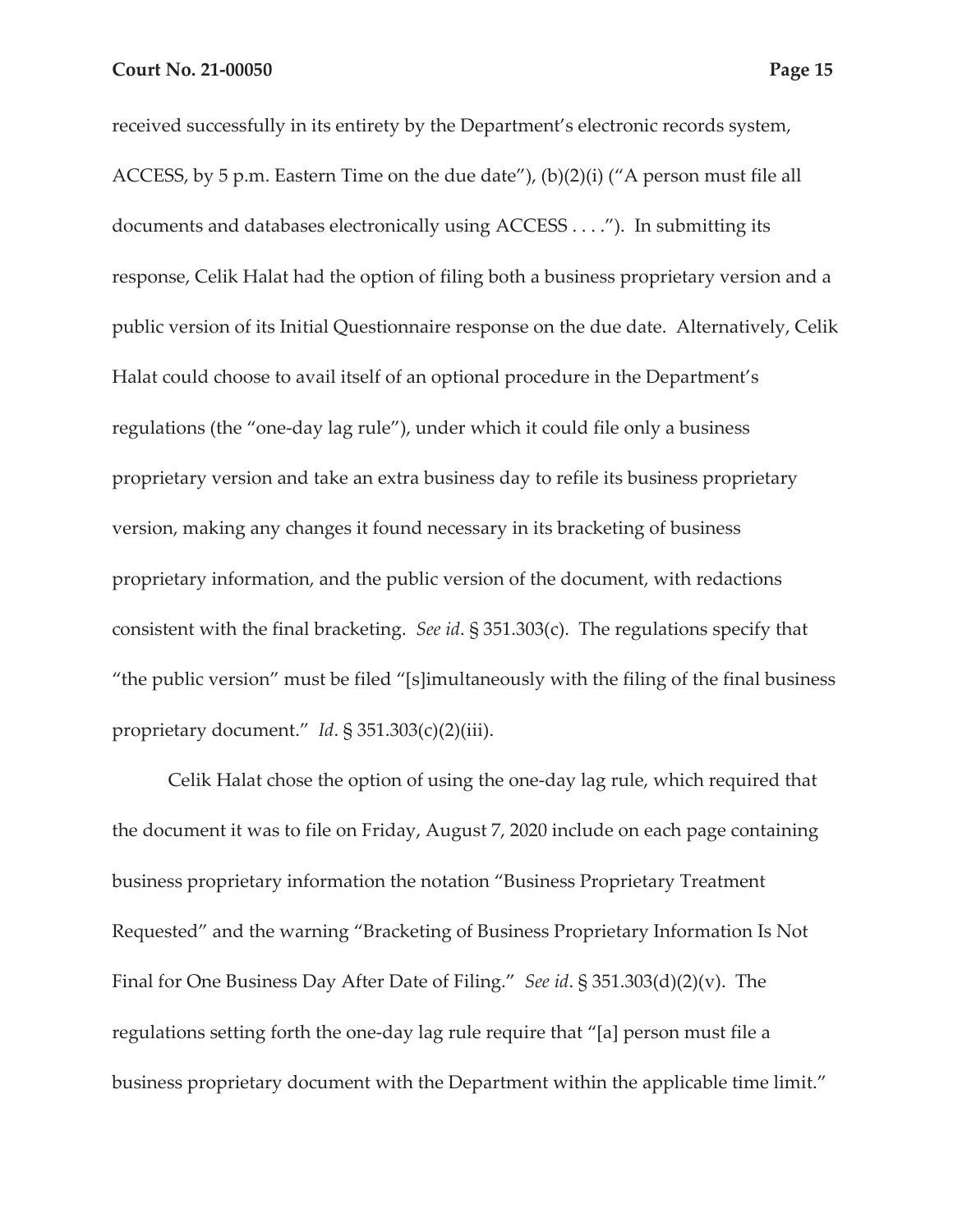*Id*. § 351.303(c)(2)(i). As to the initial filing, Celik Halat complied with this requirement: it is uncontested that Celik Halat timely filed, on ACCESS, a business proprietary document responding to the Initial Questionnaire on Friday, August 7, 2020.

The regulations setting forth the one-day lag rule require that "[b]y the close of business one business day after the date the business proprietary document is filed . . . a person must file the complete final business proprietary document with the Department." *Id*. § 351.303(c)(2)(ii). The regulations require, further, that:

The final business proprietary document must be *identical in all respects* to the business proprietary document filed on the previous day except for any bracketing corrections and the omission of the warning "Bracketing of Business Proprietary Information Is Not Final for One Business Day After Date of Filing" in accordance with paragraph  $(d)(2)(v)$  of this section.

*Id*. (emphasis added).

The Department's regulations did not permit Celik Halat to make any changes to the business proprietary document it filed on Friday, August 7, 2020, other than to add or delete any brackets it considered necessary to its compliance with the procedures for protection from public disclosure of business proprietary information under the applicable administrative protective order and the deletion of the "warning." The regulations required that the version Celik Halat timely filed on August 7, 2020, be final in almost every respect and that the *only* aspect of Celik Halat's response to Section III of the Initial Questionnaire that was *not* final was the "Bracketing of Business Proprietary Information." *Id.* In other words, it was only the "bracketing" of business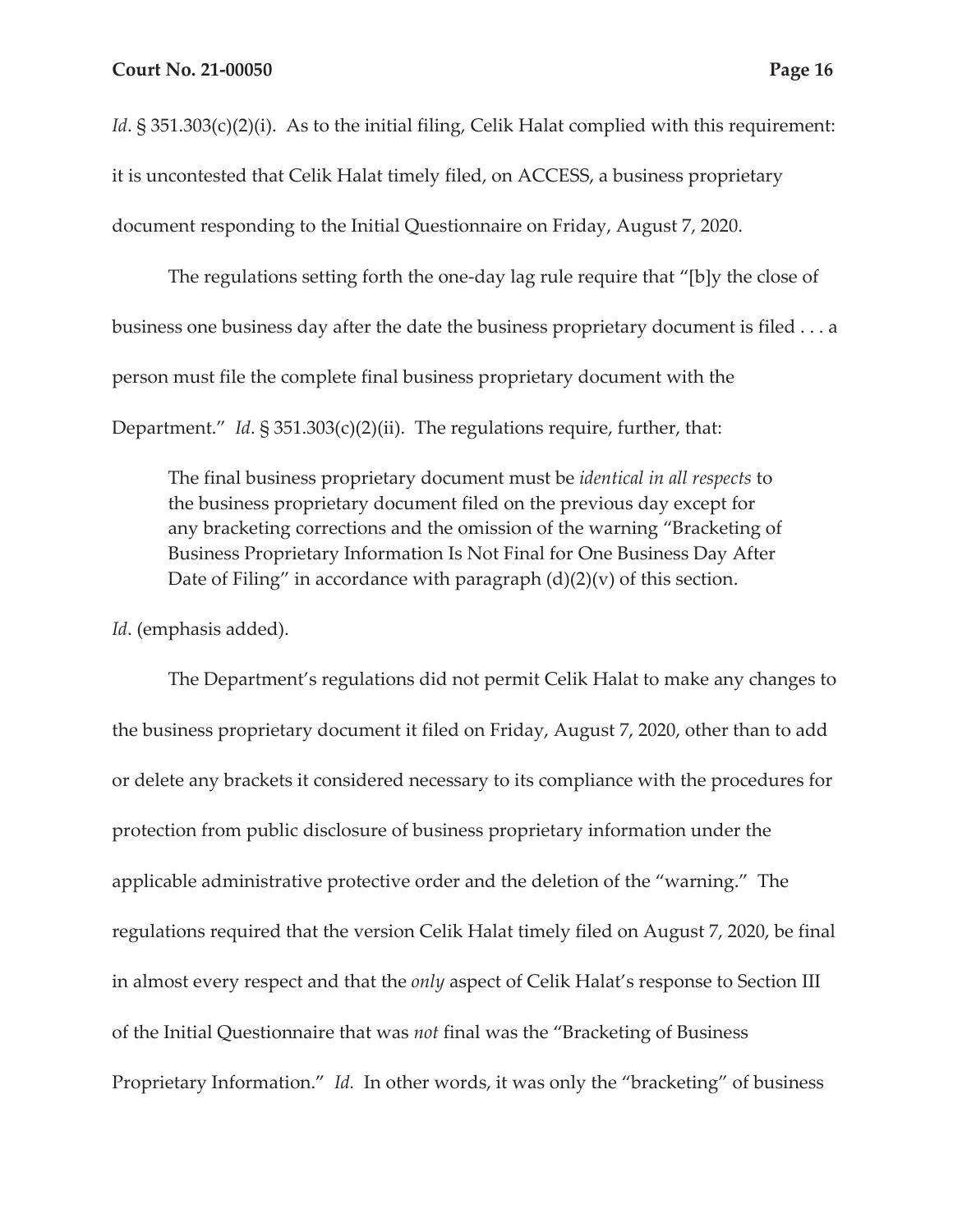proprietary information—not the information itself—that Celik Halat could alter when it later filed the final version of the business proprietary version, and the public version, of the August 7, 2020 document. Because Celik Halat was not permitted to alter the business proprietary information itself, or any other information, that had been contained in the August 7, 2020 document when it later filed the "one-day lag" versions, the "information" that document provided in response to the Department's Initial Questionnaire could not be expanded upon, reduced, or modified in any way.

Based on the Department's regulations, the court disallows the Department's factual finding that Celik Halat "withheld requested information." Under the ordinary meaning of subparagraph (2)(A) of § 1677e(a), Celik Halat did not withhold information. By 5:00 p.m. on August 7, 2020, the Department possessed all the information Celik Halat was permitted to provide in response to the Initial Questionnaire. The technical fact that the bracketing of the proprietary information in that document was subject to change by the close of the next business day was not evidence supporting a finding that Celik Halat "withheld" from Commerce any "information" Commerce requested, and no other evidence is available on the record to support such a finding. Commerce reasoned, nevertheless, that "[t]he missing information in this case is not the [*sic*] minor or incidental to Commerce's subsidy rate calculation; instead, [it was] the section III initial questionnaire response that would have established benefit and usage information for all of the initiated programs in an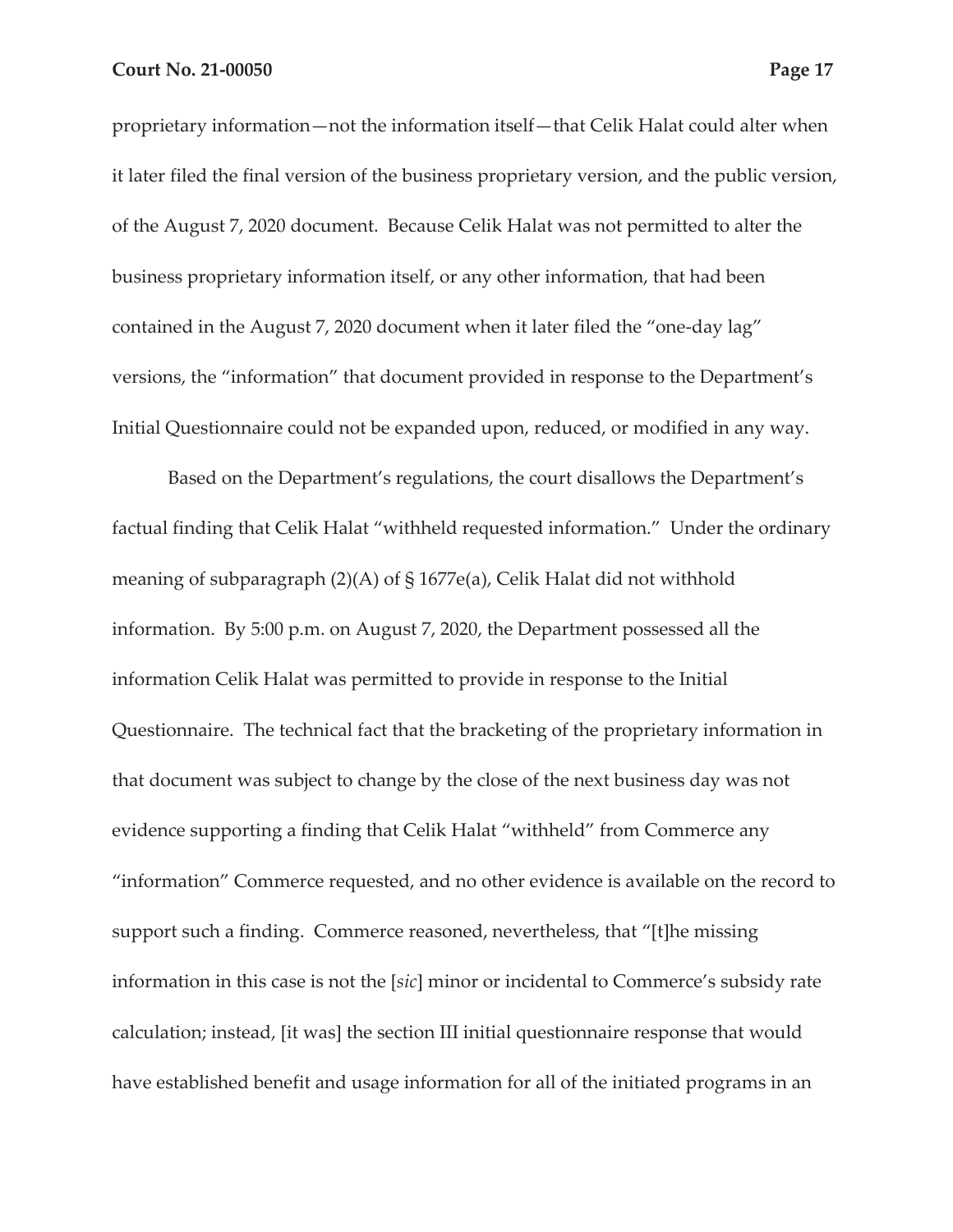investigation." *Final I&D Mem*. at 37. This finding was impermissible and nonsensical: the information Commerce characterized as "missing" is information Commerce itself removed from the record, i.e., Celik Halat's timely-filed submission of August 7, 2020.

The purpose of the one-day lag rule is not to provide a mechanism for a party to file, or for Commerce to obtain, information in addition to the information presented in the original submission. Instead, as practitioners before the Department are well aware, the purpose of the procedure is to allow counsel to review their bracketing so as to ensure that business proprietary information is not inadvertently released to the public when the public version (which must correspond precisely to the final business proprietary version, except for the redaction of the bracketed information) is released. Counsel are subject to serious sanction should a bracketing error be made that results in disclosure of business proprietary information. Thus, the one-day lag rule serves a valid purpose. It is unrelated to, and cannot justify, the action Commerce took to punish Celik Halat for a technical violation of the filing requirement for the final business proprietary and public versions of its timely-filed August 7, 2020 submission.

The Department's factual finding under subparagraph (2)(B) of 19 U.S.C. § 1677e(a) that "[b]y not responding to the initial CVD questionnaire, Celik Halat significantly impeded this proceeding," *Prelim. Decision Mem.* at 9, also lacked any support in the record evidence. Plaintiff asserts that its counsel accomplished the electronic filing at 6:27 p.m. Eastern Time ("ET") on August 10, 2020. Pl.'s Mot. 3–4.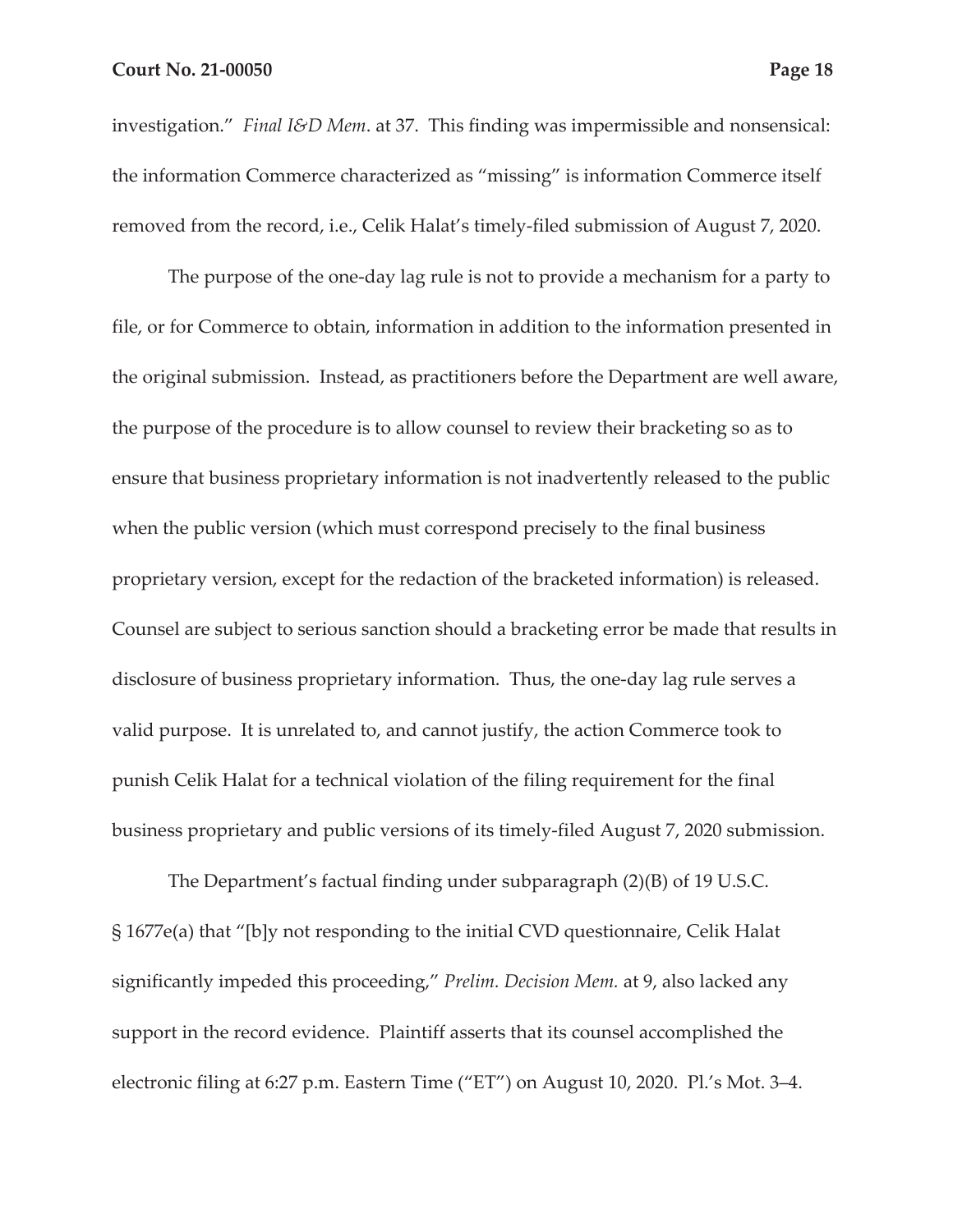Defendant does not dispute this assertion. The only consequence of the missed deadline was that Commerce was delayed by 87 minutes from knowing the final bracketing treatment Celik Halat would apply to its claim of business proprietary treatment for the business proprietary information in its response to the Initial Questionnaire. This technical violation could not conceivably have impeded the investigation. Nothing prevented Commerce from beginning to use the information contained in the August 7, 2020 version of Celik Halat's Initial Questionnaire response (which could not permissibly be modified by the later submission), even had Commerce chosen to do so between 5:00 p.m. ET and 6:27 p.m. ET on the evening of Monday, August 10, 2020. Therefore, the record evidence does not support a finding that Celik Halat "significantly impeded" the proceeding, and the court must disallow this finding as well.

Because two of the three critical findings of fact upon which Commerce based its decision to use "the facts otherwise available" in place of Celik Halat's response to the Initial Questionnaire lack any support in the evidentiary record, the court must remand the Final Determination for reconsideration and redetermination. Nevertheless, the court also examines the remaining finding. While the issue presented by this finding is not as straightforward, the Department's resolution of it is also unsatisfactory.

Subparagraph (2)(B) of 19 U.S.C. § 1677e(a) provides that if an interested party fails to provide the requested "information by the deadlines for submission of the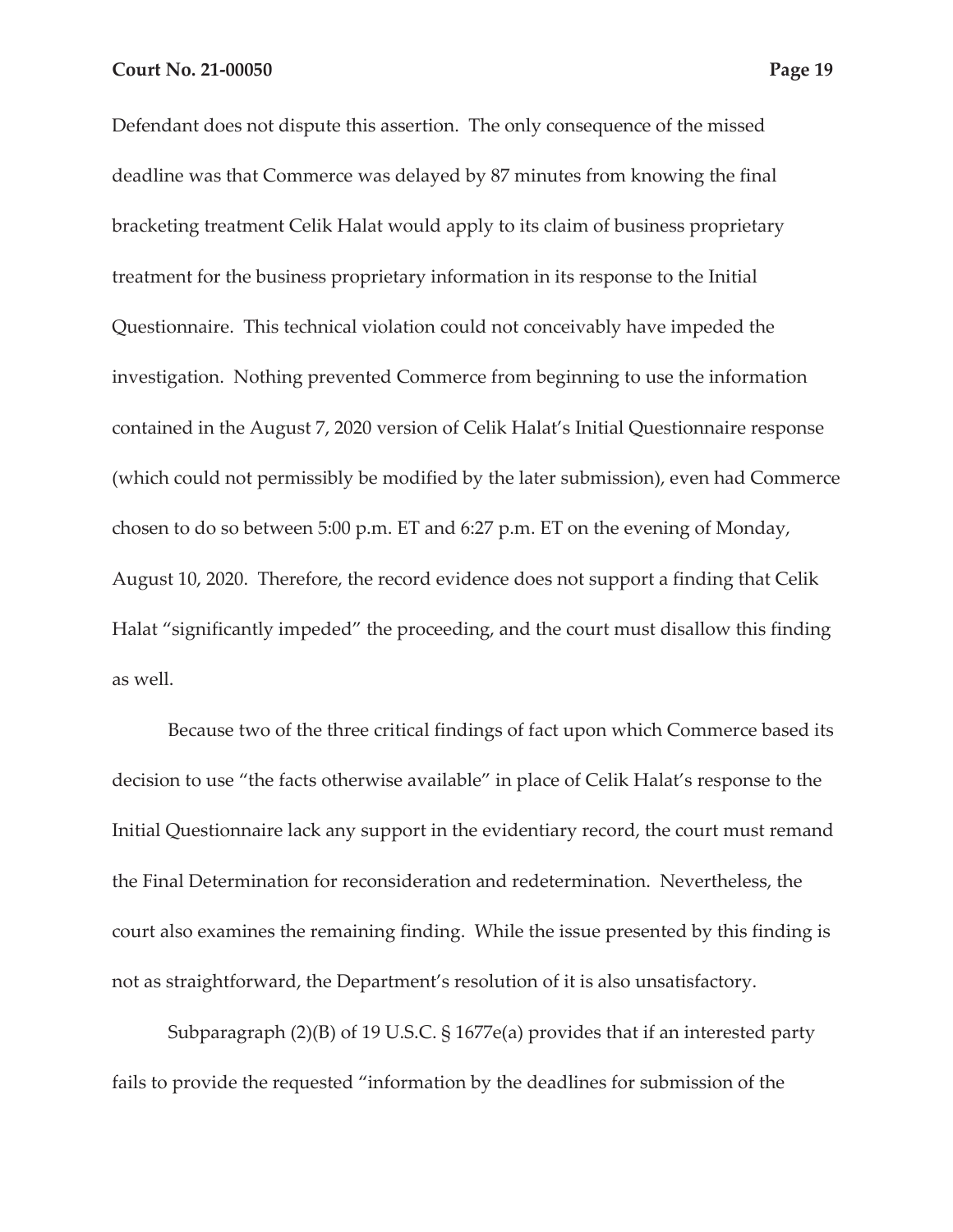information or in the form and manner requested, subject to subsections (c)(1) and (e) of section 1677m of this title," Commerce "shall, subject to section 1677m(d) of this title, use the facts otherwise available in reaching the applicable determination under this subtitle." As discussed above, the evidence does not establish that Celik Halat failed to provide the information Commerce requested in the Initial Questionnaire. Moreover, that information, which was contained in the August 7, 2020 submission, was provided "by the deadlines for submission of the information," the August 7, 2020 submission having been timely filed. 19 U.S.C. § 1677e(a)(2)(B). The authority provided by subparagraph (2)(B), therefore, was availing only if there was information that was not timely submitted or not submitted "in the form and manner requested," and only if the Department's refusal to use that information, and its resort to the facts otherwise available, were not contrary to 19 U.S.C.  $\S 1677m(c)(1)$ , (d), or (e).

The information in the August 7, 2020 submission is not within the scope of 19 U.S.C. § 1677e(a)(2)(B) because it was timely submitted on that date and because the record evidence does not show that it failed to meet any of the Department's requirements as submitted on that date. As the court discussed previously, the information itself, as distinct from the final bracketing along which that information was presented in the text, must be deemed to have been submitted in full on August 7, 2020, because the final business proprietary and public versions of the August 7, 2020 document were not permitted to make any changes to that information.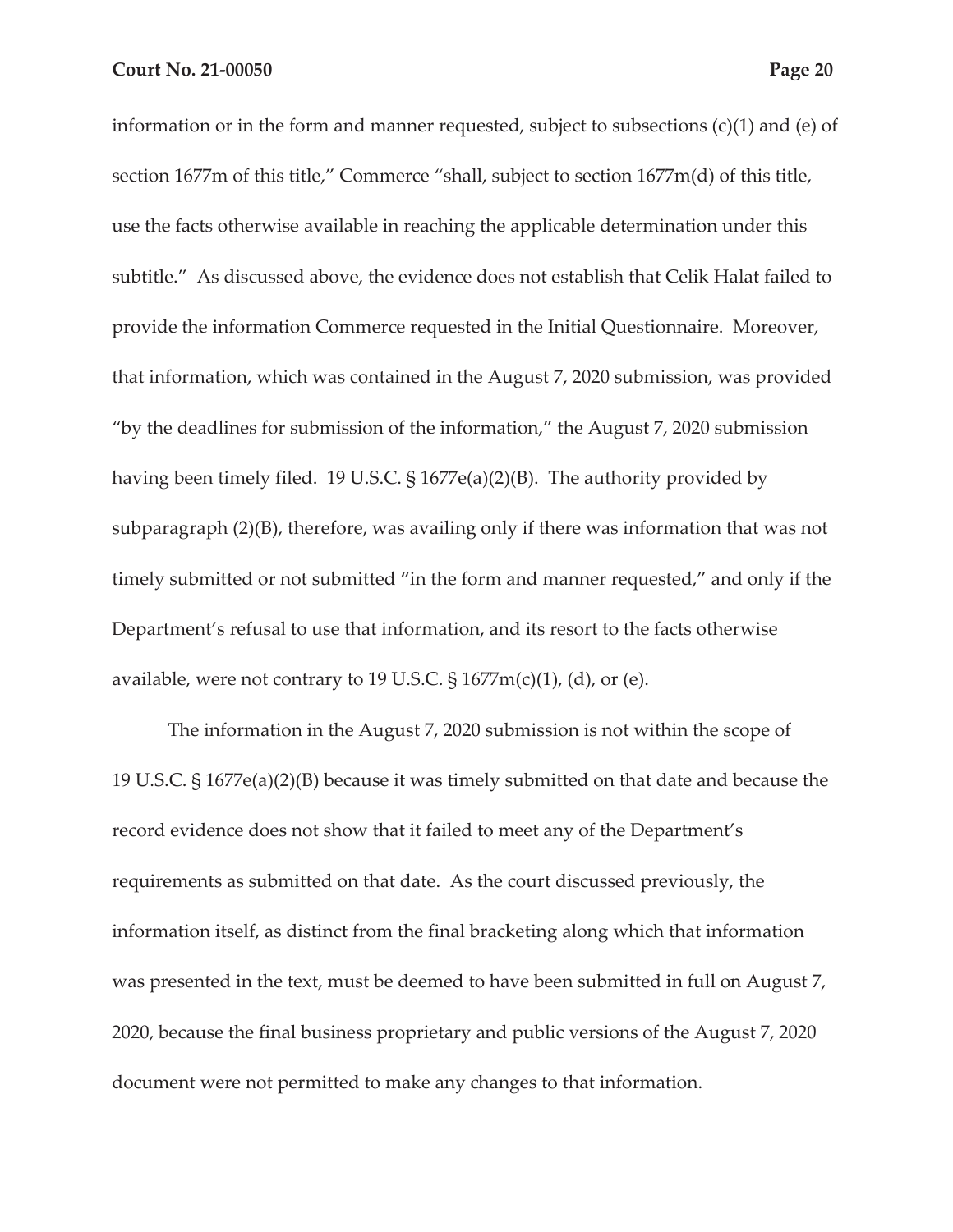The only "information" that conceivably could be considered to be described by § 1677e(a)(2)(B) was the final location of the brackets surrounding business proprietary information in the Initial Questionnaire response. To be sure, Celik Halat was required by 19 C.F.R. § 351.303 of the Department's regulations to inform Commerce of the final location of its brackets by 5:00 p.m. on Monday, August 10, 2020, by means of filing the final business proprietary and public versions of the August 7, 2020 document, and the final location of the brackets serves an important purpose in the protection of business proprietary information. The uncontested fact is that Celik Halat, through its counsel's inadvertence, did not inform Commerce of the final location of its brackets until 6:27 p.m. on that date. But the court is seriously troubled by an interpretation of § 1677e(a)(2)(B) under which Commerce could reject Celik Halat's response to the Initial Questionnaire on the facts and circumstances presented by this case. Here, the only "information" that was untimely, or was not submitted "in the form and manner requested," 19 U.S.C. § 1677e(a)(2)(B), was not the information requested in the Initial Questionnaire *per se* but instead was the final location of the brackets in the text of the Initial Questionnaire response, and even this deficiency went unremedied for only an insignificant period of time. Commerce was not in a position, legally or practically, to use "the facts otherwise available" as a remedy for this minor error. The Department's decision to invoke  $\S 1677e(a)(2)(B)$  as a basis to reject the entire Initial Questionnaire response for this deficiency imposed a drastic and disproportionate penalty upon Celik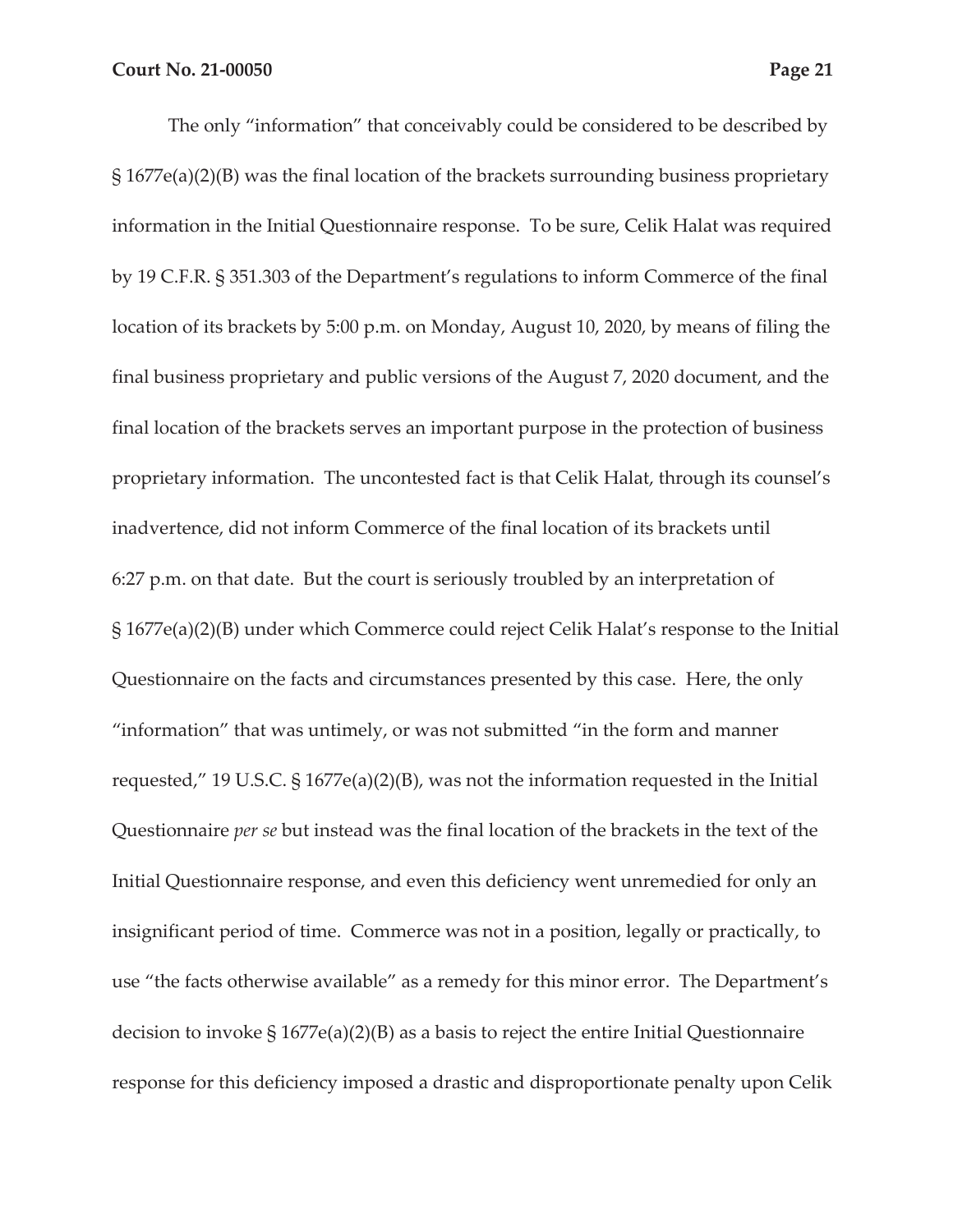Halat for what was, essentially, noncompliance with a technical filing requirement

under 19 C.F.R. § 351.303 that had no appreciable effect on the Department's investigation.4 The Department's action elevated "form over substance" and, in light of all the relevant circumstances, constituted a misuse and misinterpretation of the "facts otherwise available" procedure as it related to § 1677e(a)(2)(B).

## **2. The Department's Use of an Adverse Inference under 19 U.S.C. § 1677e(b)**

Based on the untimeliness of the filings on August 10, 2020, Commerce found that "Celik Halat failed to submit its response to section III of the questionnaire by the established deadline" and on that basis further found that "Celik Halat failed to cooperate to the best of its ability to comply with Commerce's request for information, within the meaning of section 776(b)(1) of the Act [19 U.S.C. § 1677e(b)(1)]." *Final I&D Mem*. at 34.

Commerce published its Final Determination on December 11, 2020, and, as it had in the Preliminary Determination, resorted to facts otherwise available and an adverse inference, determining a final estimated net countervailable subsidy rate of 158.44% for exports of Celik Halat's subject merchandise. *Final Determination*,

<sup>4</sup> Commerce notified Celik Halat of the error on August 19, 2020, nine days after it occurred. *Commerce Letter Re: Countervailing Duty Investigation of Prestressed Concrete Steel Wire Strand from the Republic of Turkey* 1 (P.R. Doc. 198). It appears that by the time anyone discovered the error, it had been corrected within 87 minutes of the untimely filing on the evening of August 10, 2020. From all indications in the record, no one could have been prejudiced by this error.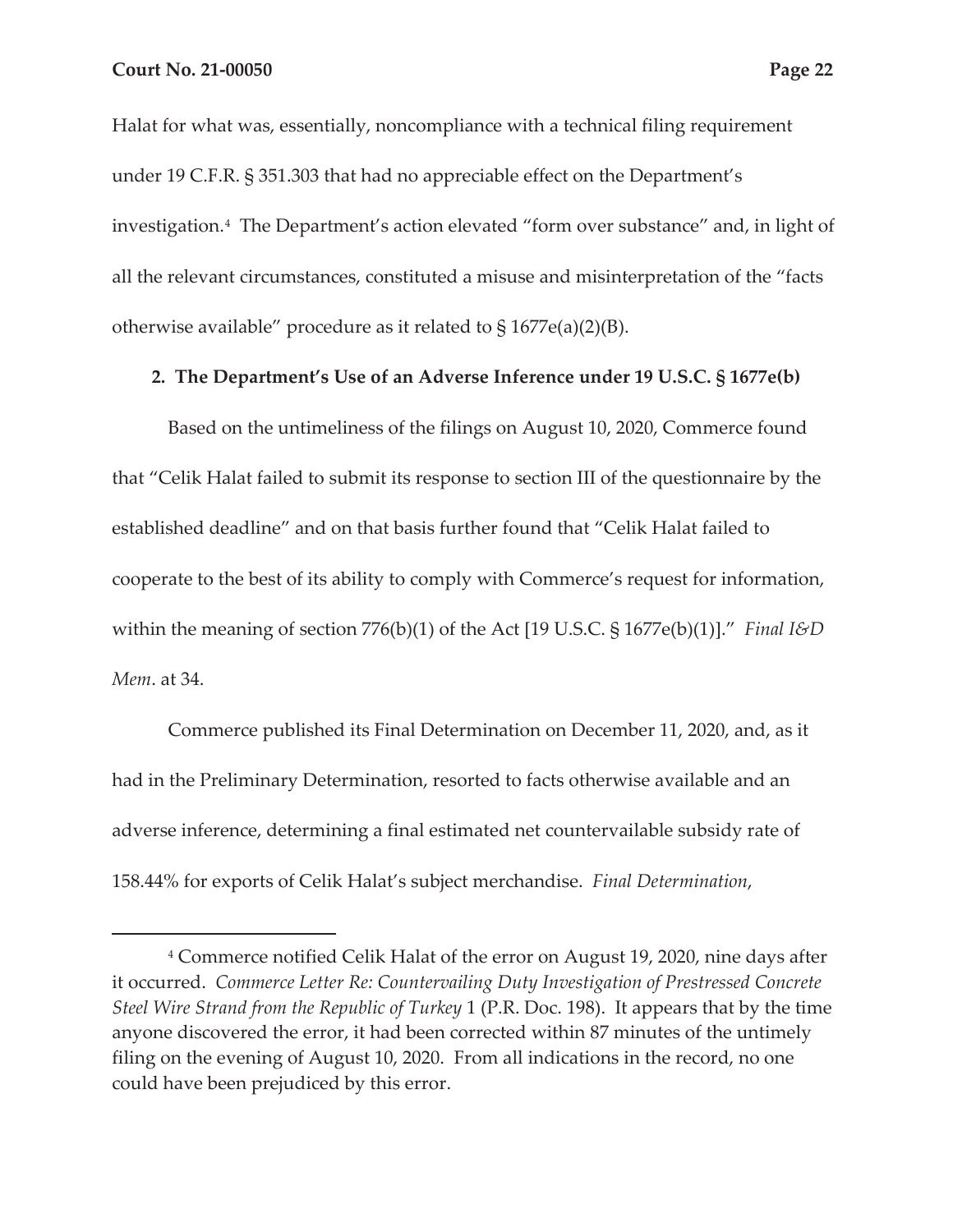85 Fed. Reg. at 8,006. Explaining how its decision differed from the Preliminary Determination, which preliminary found a subsidy rate of 135.06%, Commerce stated that "we preliminarily determined to use an adverse inference when selecting from among the facts otherwise available to assign subsidy rates to Celik Halat, in accordance with section 776(b) of the Act [19 U.S.C. § 1677e(b)]." *Final I&D Mem.* at 34 (citing *Prelim. Decision Mem*. at 9). Commerce added that "[w]e included all programs upon which Commerce initiated an investigation to determine the AFA rate, other than those programs we deferred to our post-preliminary analysis." *Id*. (footnote omitted). "In our post-preliminary analysis, we applied AFA to assign subsidy rates to Celik Halat for those programs we deferred from our *Preliminary Determination*, other than those we found did not provide a countervailable benefit." *Id*. at 35 (footnote omitted). "For the programs on which we initiated based on the New Subsidy Allegations (NSA programs), we calculated Celik Halat's subsidy rates based on Celik Halat's timely response to our NSA questionnaire." *Id.* (footnote omitted).

There is no dispute that Celik Halat, through the inadvertence of its counsel, missed a filing deadline for the final business proprietary and public versions of its response to the Initial Questionnaire. As a general matter, an attorney's inadvertently missing a filing deadline can be described as a failure to cooperate that is attributed to the client. But in this circumstance, the fact of the missed deadline, standing alone, did not justify the Department's use of an adverse inference when determining the subsidy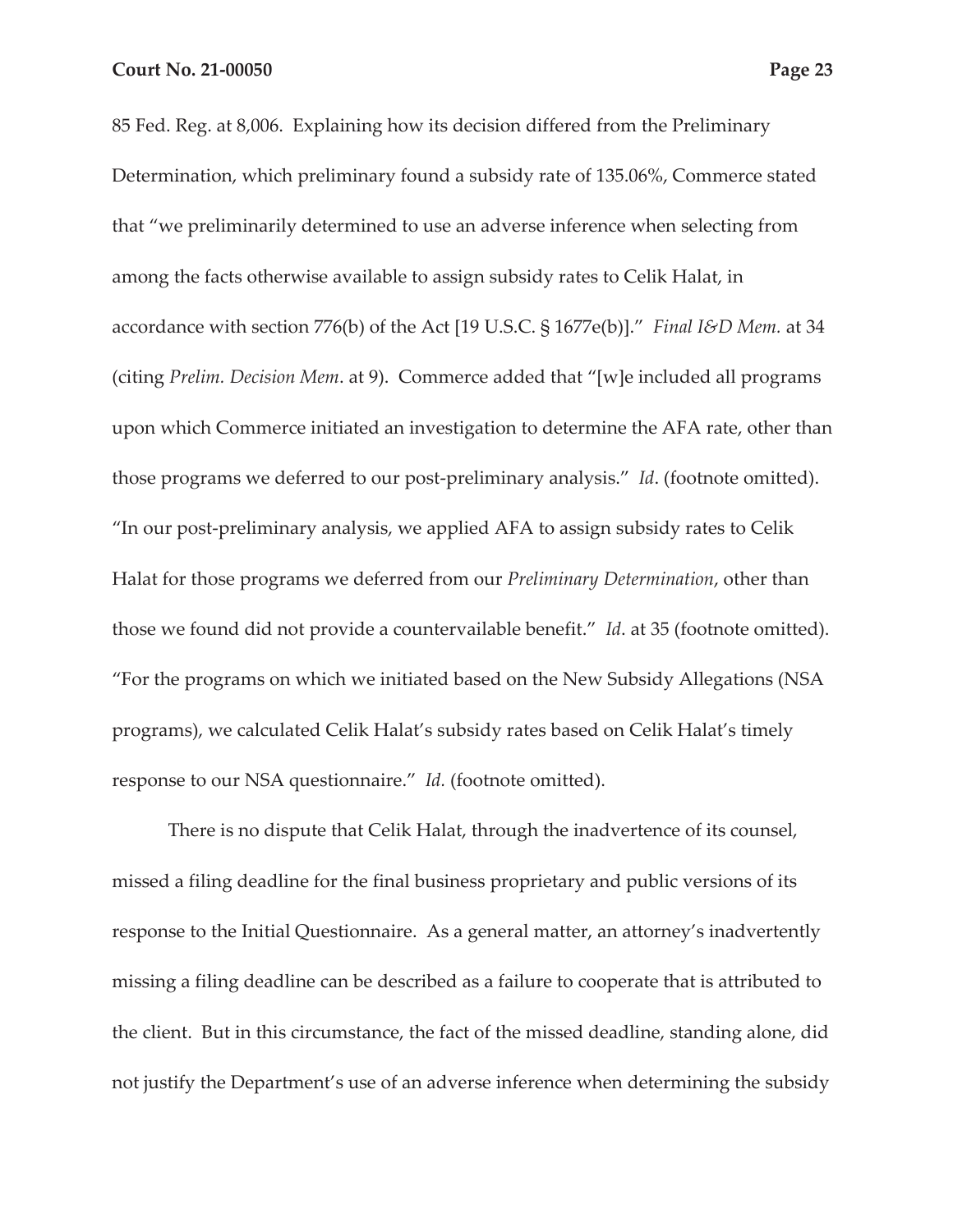rate for Celik Halat's exports of subject merchandise. Not every failure to comply with a filing deadline will result in authority to use an adverse inference against an interested party.

If Commerce finds that "an interested party has failed to cooperate by not acting to the best of its ability to comply with a request for information from the administering authority," then "the administering authority . . . may use an inference that is adverse to the interests of that party *in selecting from among the facts otherwise available*." 19 U.S.C. § 1677e(b)(1) (emphasis added). As the court has concluded, Commerce erred in making the decision under § 1677e(a) to remove timely-submitted information from the record and substitute for it "the facts otherwise available." Under § 1677e, a valid finding under § 1677e(a) is a statutory prerequisite for the use of an adverse inference under § 1677e(b). Here, no such valid finding was made. On this record, the Department's use of an adverse inference to determine the subsidy rate for Celik Halat was, therefore, beyond the Department's statutory authority.

Defendant argues that Celik Halat's missing the 5:00 p.m. filing deadline constituted a "failure to cooperate" that justified the Department's use of what it describes as "adverse facts available." Def.'s Resp. 17–21. In making this argument, defendant asserts that "Commerce's decision was in accordance with law and supported by substantial evidence." *Id*. at 17. Defendant-intervenors make essentially the same argument. Def.-Intervenors' Resp. 13–18. The court disagrees. Commerce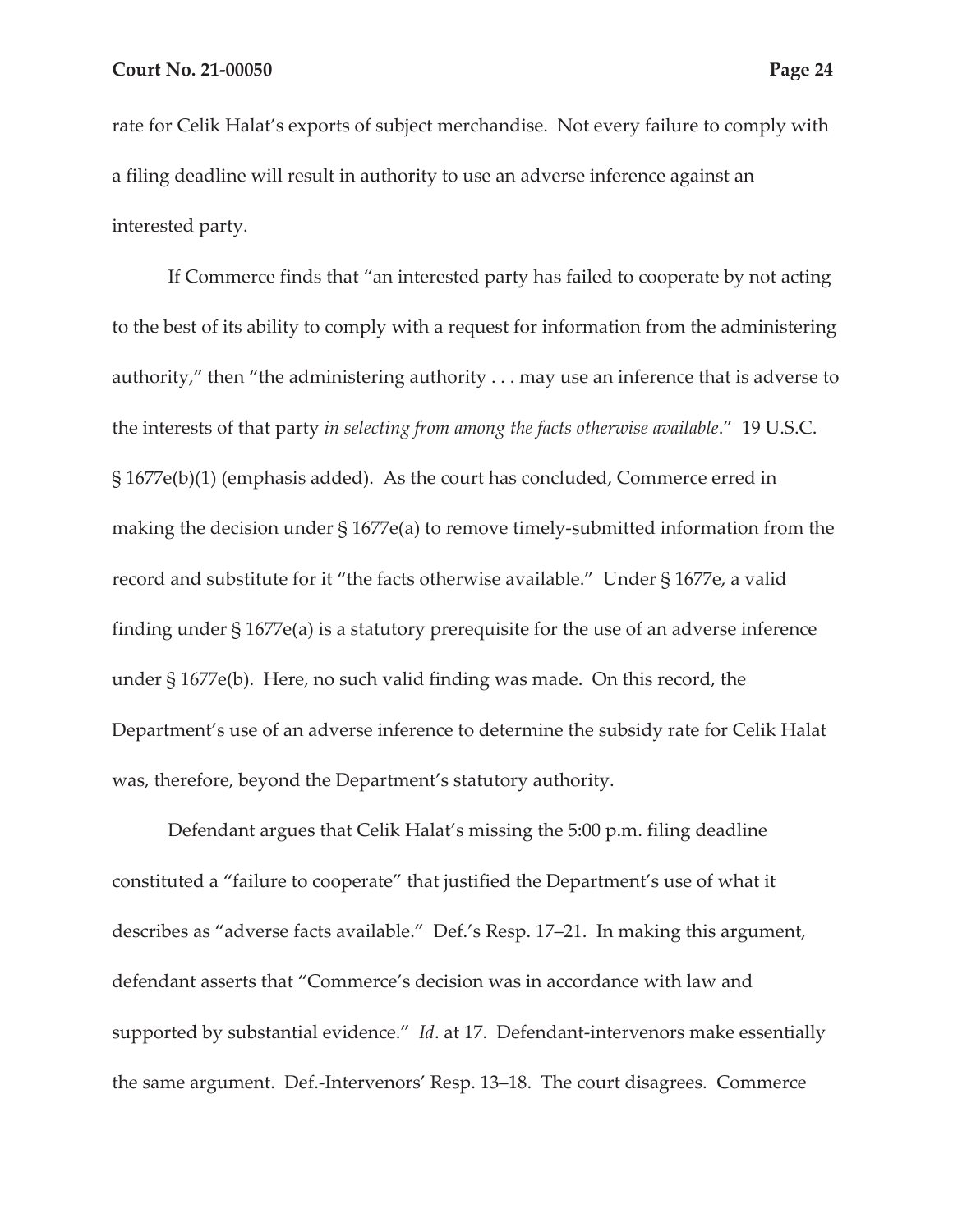erroneously decided, based on unsupported findings and a misuse of its authority, that it had a valid basis to use "the facts otherwise available" under 19 U.S.C. § 1677e(a). Defendant-intervenors assert that "[i]t is not disputed that [Celik] Halat's Section III questionnaire response—containing virtually all information necessary for Commerce to calculate a subsidy rate—was not filed by the applicable 5:00 p.m. Eastern Time deadline." *Id.* at 1. Defendant-intervenors' assertion, if not false, is at best misleading. Commerce was provided, in a timely manner, the substantive information necessary to calculate a subsidy rate on the previous Friday, August 7, 2020. The 87-minute delay in the Department's knowing Celik Halat's final bracketing had no conceivable effect on that calculation. Defendant-intervenors argue, further, that "the courts have repeatedly affirmed Commerce's authority to enforce its own deadlines and rules requiring the rejection of untimely factual information." *Id*. at 2. This argument is also misleading. The "factual information" contained within Celik Halat's Initial Questionnaire response was timely filed in its August 7, 2020 submission.

# **D. The Department's Reliance on Certain Filing and Filing Extension Procedures in its Regulations**

In addition to its reliance on 19 U.S.C. § 1677e (which was misplaced for the reasons the court discussed above), Commerce based its decision to reject the Initial Questionnaire response on 19 C.F.R. § 351.302(c), under which it will grant "untimely" requests for extensions of filing deadlines only in "an extraordinary circumstance." Commerce further relied upon other, related regulatory provisions. The court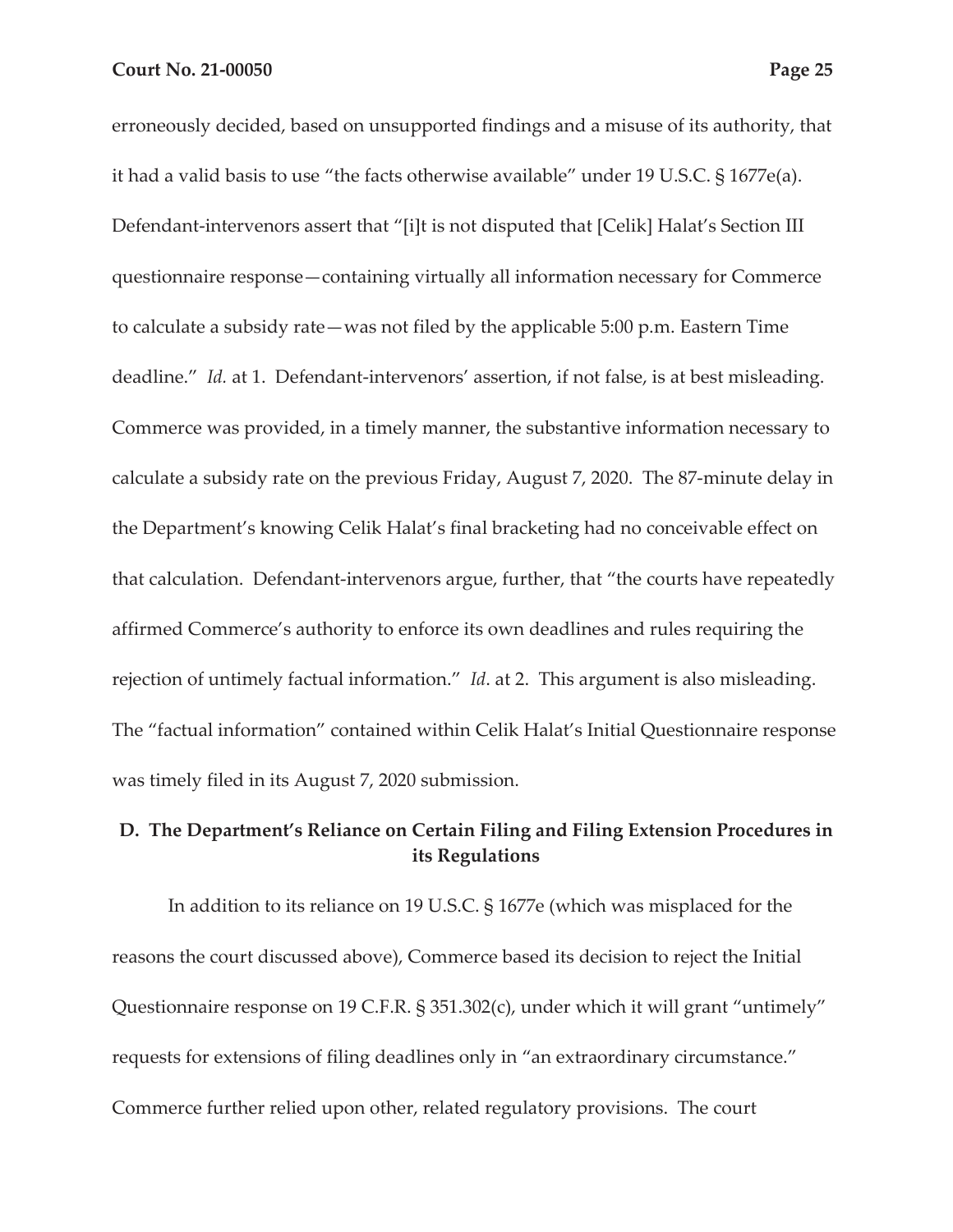concludes that the regulatory provisions upon which Commerce relied do not suffice to sustain the Department's Final Determination given all the circumstances presented by this case. Below, the court presents in detail the circumstances surrounding Celik Halat's extension requests, its submissions of Initial Questionnaire response documents, and the actions Commerce took under its regulations.

Celik Halat's response to Section III of the Initial Questionnaire originally was to be submitted to Commerce by Monday, August 3, 2020. *Investigation of Prestressed Concrete Steel Wire from the Republic of Turkey: Countervailing Duty Respondent Selection* 2 (June 26, 2020) (P.R. Doc. 60). On the previous Monday, July 27, 2020, Celik Halat requested that Commerce grant a two-week extension of the filing date, to Monday, August 17, 2020. *Prestressed Concrete Steel Wire Strand from Turkey (C-489-843): Extension Request of Celik Halat ve Tel Sanayi A.S." ("Celik Halat") for Section III Response in the CVD investigation* 2 (P.R. Doc. 88). The request mentioned four circumstances. "First . . . the global COVID-19 pandemic has impacted Turkey particularly hard. The entire country has been under near-total lockdown for nearly three months." *Id*. "Second, Celik Halat's offices are closed, with only minimal essential exceptions made for certain essential workers. The accounting and sales staff that are required to respond to the Department's questionnaires are required to work from home" and "[s]ince few of the company's staff can access the office, identification of the essential documents and databases that are required to respond to the questionnaire has been almost completely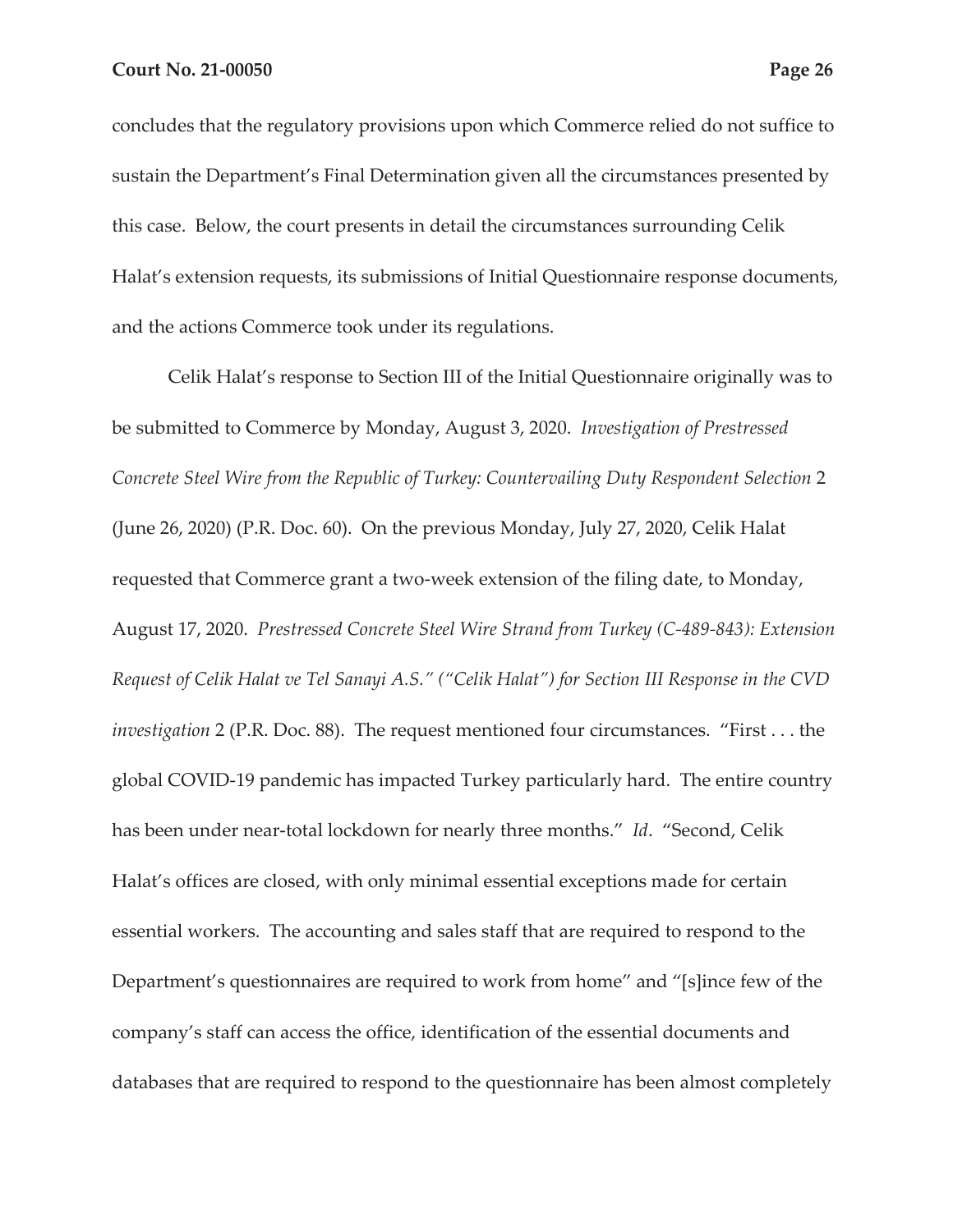impossible." *Id*. "Third, unlike many offices in the United States, Celik Halat does not have a robust work from home infrastructure." *Id*. "Not all of the company's staff has the necessary home computers and home internet connections that make work from home viable, so that only some of the staff have been able to work remotely." *Id*. As the fourth circumstance, the request stated that "[f]inally, starting July  $30<sup>th</sup>$  (Thursday) half day, until August 4<sup>th</sup> (Tuesday), it is [a] religious holiday (Sacrifice Feast) in Turkey and everywhere is literally closed," adding that "[m]ost people take the week of August 3<sup>rd</sup> off and go to visit their families" and that "[t]his is the fact for some of the Celik Halat staff who works on CVD." *Id*. at 3.

Commerce responded to Celik Halat's request for a two-week extension by letter dated July 27, 2020. *Investigation of Prestressed Concrete Steel Wire from the Republic of Turkey: Partial Extension for Initial Questionnaire Response* (P.R. Doc. 121). In it, Commerce allowed Celik Halat only a four-day extension, to 5:00 p.m. ET on Friday, August 7, 2020, for the submission of the response to Section III. *Id.* at 1. Commerce gave as the reason for limiting the extension the "statutory deadlines, which are mandatory, not optional, in nature," adding that "[t]herefore, we may not be able to grant further extension of this deadline." *Id*.

Celik Halat submitted another extension request on Tuesday, August 4, 2020, this time requesting an extension of the then-looming August 7, 2020 deadline until the following Friday, August 14, 2020. *Pre-stressed Concrete Steel Wire Strand from Turkey*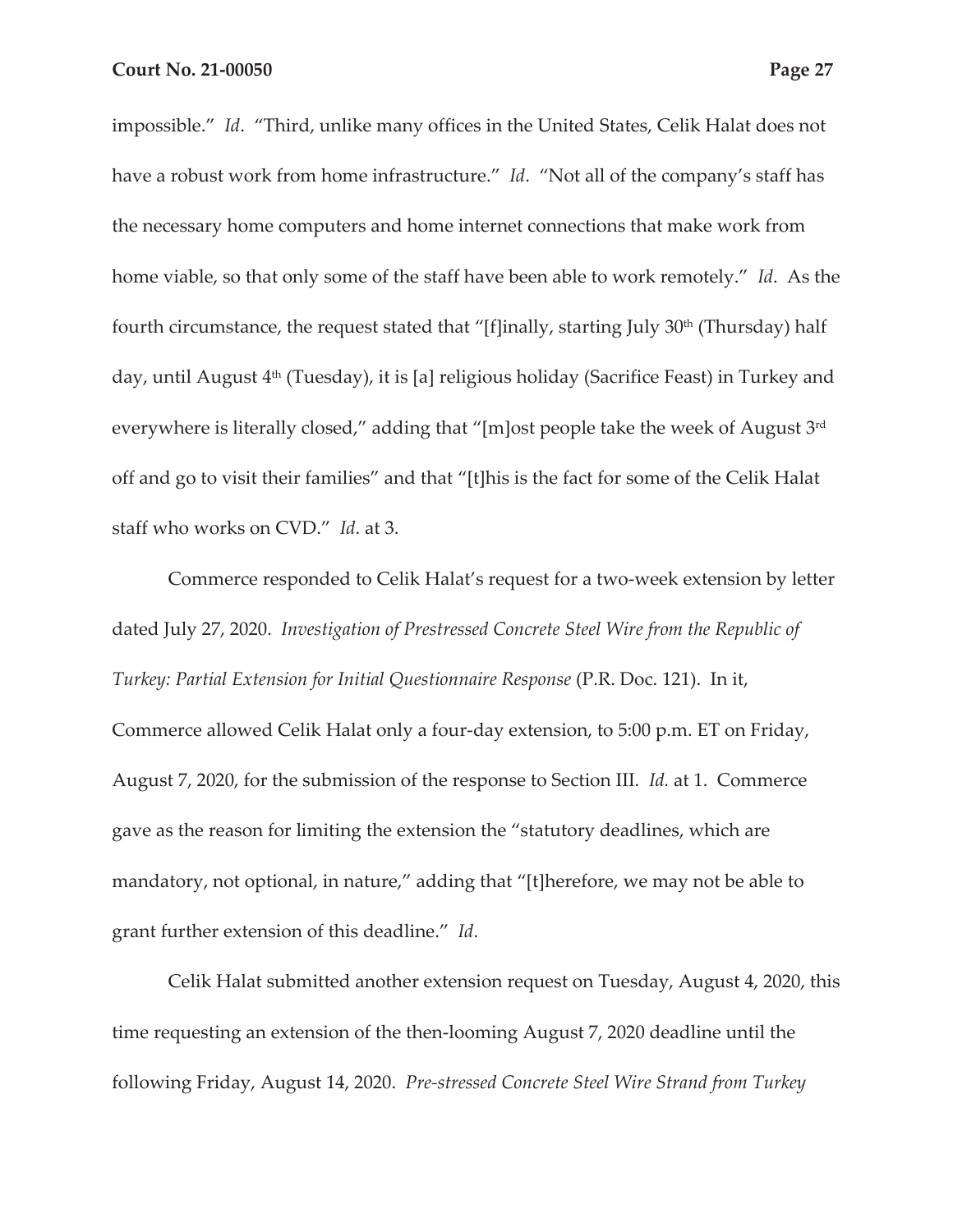*(C-489-843): Extension Request of Celik Halat ve Tel Sanayi A.S." ("Celik Halat") for Section III Response in the CVD investigation* 2 (Aug. 4, 2020) (P.R. Doc. 176). Celik Halat's representative again mentioned the religious holiday but added that "CELIK HALAT's finance manager had a minor traffic accident on his return to work from his family visit" and that "[n]ow, he is on sick leave and resting at his home." *Id.* Mentioning also that "the counsel for CELIK HALAT in this investigation[] had a knee surgery in the U.S.A. and he is still at the hospital to recover," *id*., the request stated that "[o]bviously, these two incidents have affected the ability of CELIK HALAT in preparing the responses to the Section III of [the] CVD questionnaire." *Id*. On the same day, Commerce denied this request in the entirety, again citing "statutory deadlines." *Investigation of Prestressed Concrete Steel Wire from the Republic of Turkey: Denial of Extension for Initial Questionnaire Response* 1 (Aug. 4, 2020) (P.R. Doc. 177).5

On Wednesday, August 19, 2020—nine days after Celik Halat filed the final business proprietary and public versions of its Initial Questionnaire response—

<sup>&</sup>lt;sup>5</sup> Although stressing its statutory deadlines in communicating with Celik Halat, Commerce appears to have been more lenient when ruling on petitioners' extension requests during the CVD investigation. Commerce granted petitioners' extension requests in connection with its new subsidy allegations three times during this period. *See Investigation of Prestressed Concrete Steel Wire from the Republic of Turkey: Partial Extension for New Countervailable Subsidy Allegation* (July 31, 2020) (Dep't of Commerce ACCESS Barcode 4008665-01); *Investigation of Prestressed Concrete Steel Wire from the Republic of Turkey: Second Extension for New Countervailable Subsidy Allegations* (Aug. 11, 2020) (Dep't of Commerce ACCESS Barcode 4014739-01); *Investigation of Prestressed Concrete Steel Wire from the Republic of Turkey: Third Extension for New Countervailable Subsidy Allegations* (Aug. 14, 2020) (Dep't of Commerce ACCESS Barcode 4015711-01).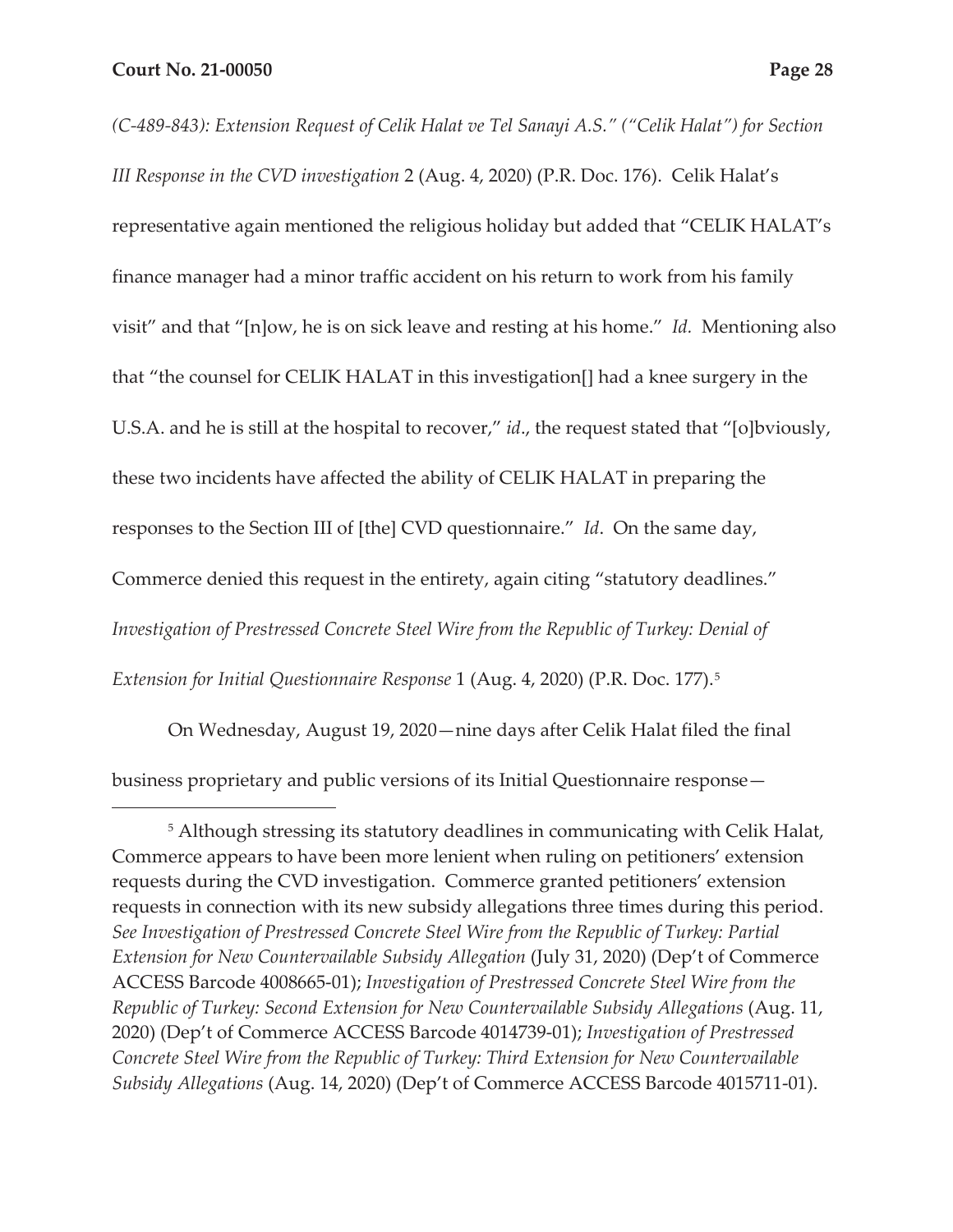Commerce notified Celik Halat's counsel by letter of its finding that "[o]n August 10, 2020, you filed the final business proprietary and public versions of the initial questionnaire response on behalf of your client . . . after the 5:00 p.m. deadline." *Commerce Letter Re: Countervailing Duty Investigation of Prestressed Concrete Steel Wire Strand from the Republic of Turkey* 1 (P.R. Doc. 198) (footnote omitted). After reciting the reasons why these submissions were required to be filed by 5:00 p.m. on August 10, 2020, the letter concludes by stating that "[t]herefore, because your request [*sic*] was submitted after 5:00 p.m. on August 10, 2020, it was untimely filed. As such, consistent with 19 CFR 351.302(d)(1), Commerce is rejecting your initial questionnaire response based on your untimely submission." *Id*. at 2. Commerce added that "[m]oreover, pursuant to 19 CFR 104(a)(2)(iii), we will not retain a copy of the rejected response on the record of this investigation." *Id*.

The Department's August 19, 2020 letter, by referring to "your initial questionnaire response," did not clearly state that Commerce was rejecting *all* versions of Celik Halat's Initial Questionnaire response including, in particular, the timely-filed August 7, 2020 submission. *Id.* If that was the Department's intent, the August 19, 2020 letter did not explain why Celik Halat's August 7, 2020 Initial Questionnaire submission was being rejected even though the only untimely filings referenced in the letter were the August 10, 2020 filings of "the final business proprietary and public versions of the initial questionnaire." *Id*. at 1. Commerce cited two provisions of its regulations,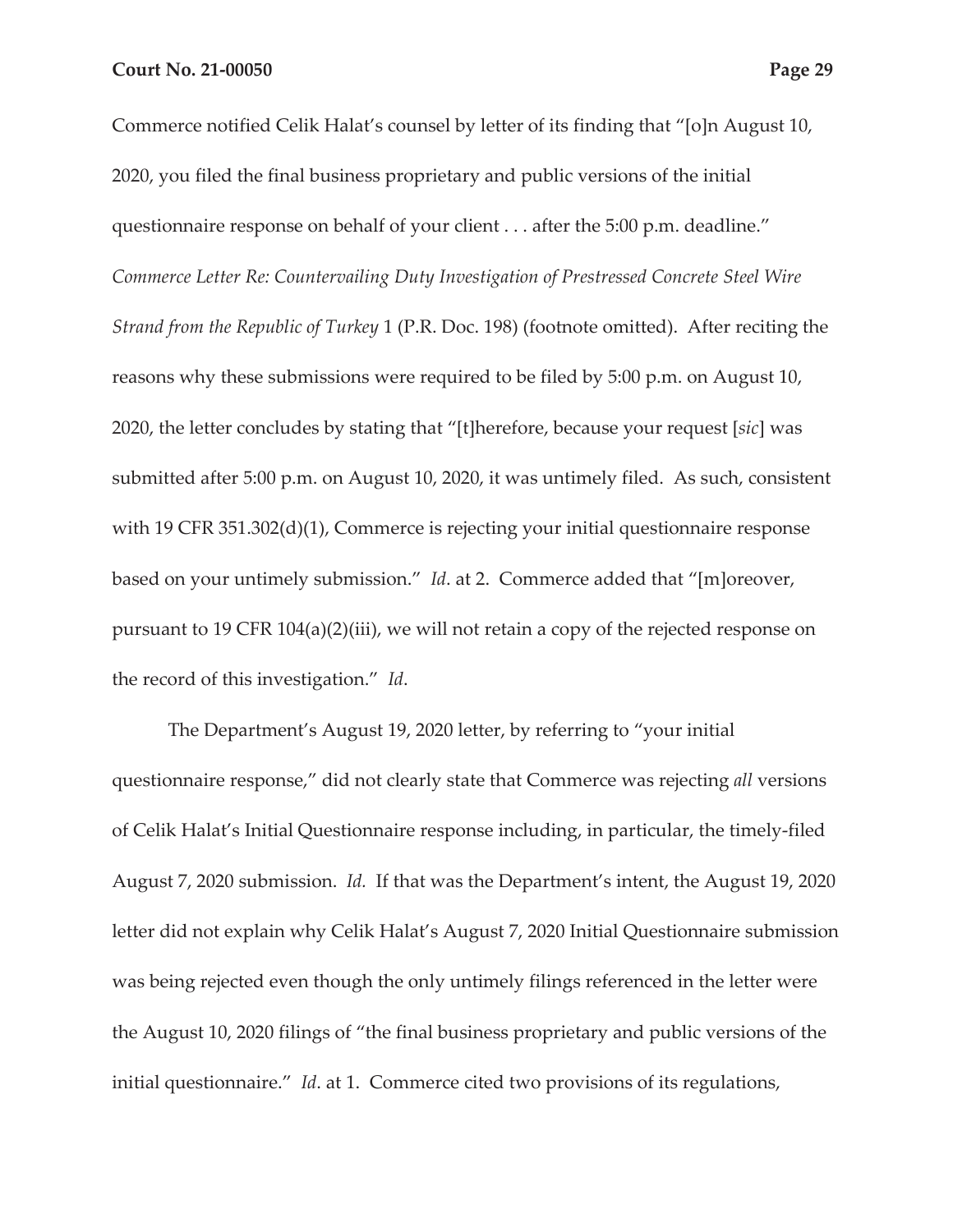19 C.F.R. §§ 351.302(d)(1) and 351.104(a)(2)(iii), but neither addresses the issue of whether the regulations required, or authorized, Commerce to reject the August 7, 2020 submission. Section 351.302(d)(1) provides, in pertinent part, that "the Secretary will not consider or retain in the official record of the proceeding . . . [u]ntimely filed factual information, written argument, or other material that the Secretary rejects, except as provided under § 351.104(a)(2)." The provision does not speak to the issue of whether Commerce will reject a timely-filed document, such as a questionnaire response, in response to an untimely filing of the final business proprietary and public versions of the same document. Nor does  $\S 351.104(a)(2)(iii)$  resolve this issue; it merely clarifies that "in no case will the official record include any document that the Secretary rejects as untimely filed."

On August 20, 2020, the day following the Department's rejection of the Initial Questionnaire response, Celik Halat requested, by means of a letter from the attorney who had made the filing, that Commerce reconsider the action taken in the Department's August 19, 2020 letter. *Pre-Stressed Concrete Steel Wire Strand from Turkey: Request for Reconsideration of the Department's Rejection of the CVD Response of Celik Halat*  (P.R. Doc. 202) ("*Request for Reconsideration*"). The request informed Commerce, *inter alia*, that counsel had set two alarm clocks to awaken him at 4:00 p.m., had awoken then and uploaded the documents onto the Department's ACCESS system, believing the filing was timely, that he had received on his email a notice that the filing had been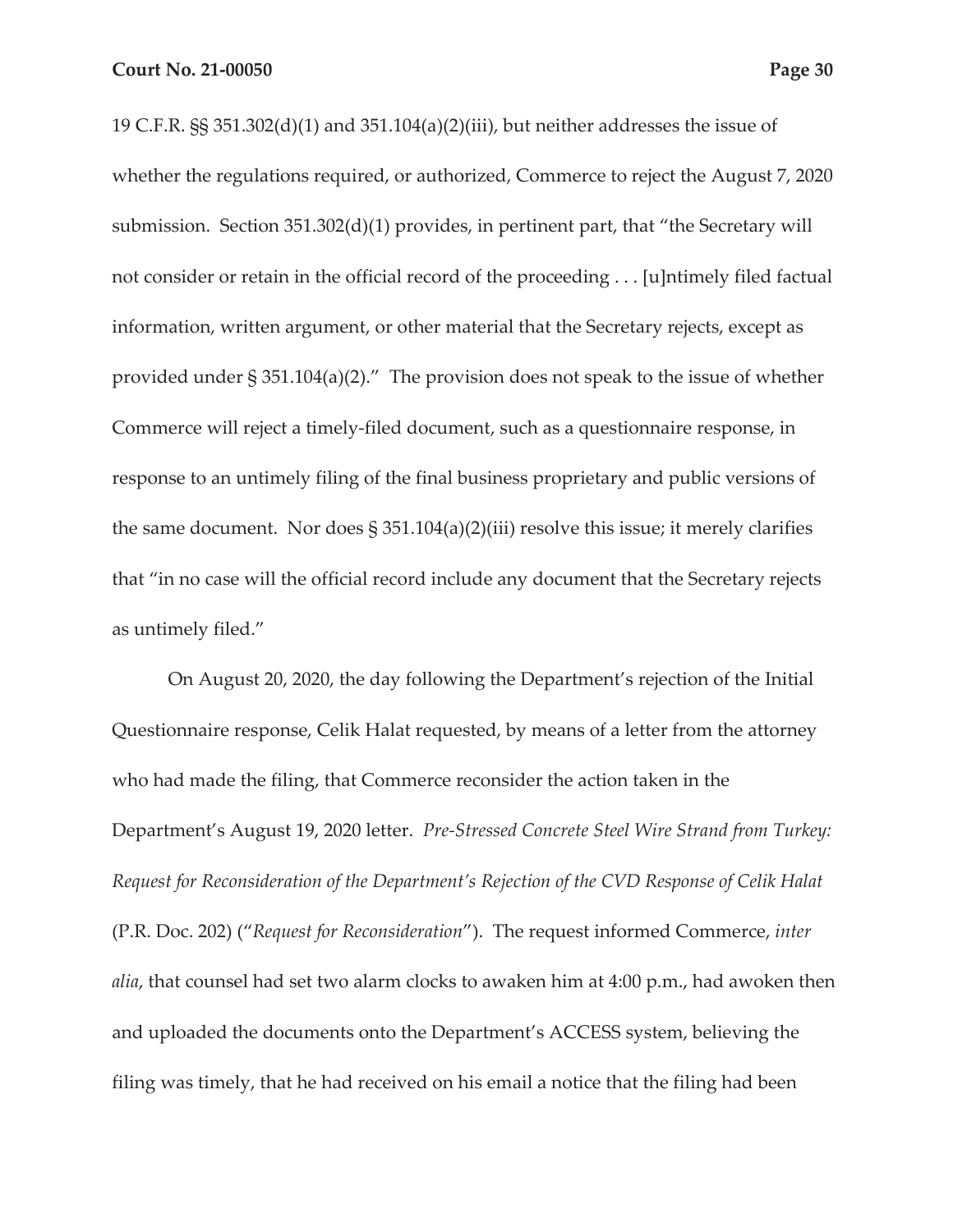accomplished, and that the email was "time stamped at 4:27 pm." *Id*. at 4. The letter identified as "the fatal flaw in the plan" the "fact that he was recuperating at his home in Utah, and that the Mountain Daylight Time Zone is two hours behind Eastern Daylight Time," adding that "[t]hus, what appeared to be a timely filing at 4:27 pm in Utah was actually a late filing at 6:27 pm in Washington, D.C." *Id*.

Commerce rejected Celik Halat's August 20, 2020 request for reconsideration on September 4, 2020. *Commerce Letter Re: Countervailing Duty Investigation of Prestressed Concrete Steel Wire Strand from the Republic of Turkey* (P.R. Doc. 245) ("*Rejection of Reconsideration Request*"). In its rejection letter, Commerce told Celik Halat's counsel that "[a]s noted in Commerce's August 19 Letter, Commerce requires strict adherence to deadlines and it is important that our procedures be as dependable, predictable, and timely as possible." *Id.* at 3.

The September 4, 2020 letter treated Celik Halat's August 20, 2020 request for reconsideration as an "untimely" request for an extension of the August 10, 2020 filing deadline. *Id.* Commerce reiterated its earlier finding, stating that "[a]s noted in Commerce's August 19 Letter, your final business proprietary and public versions of your questionnaire response were submitted after the August 10, 2020 5:00 p.m. Eastern Daylight Time deadline." *Id*. at 1. It then gave two reasons for its denial of the request for reconsideration: (1) "We also note that a timely request to extend that deadline was not submitted," and (2) "While we are sympathetic to your circumstances as described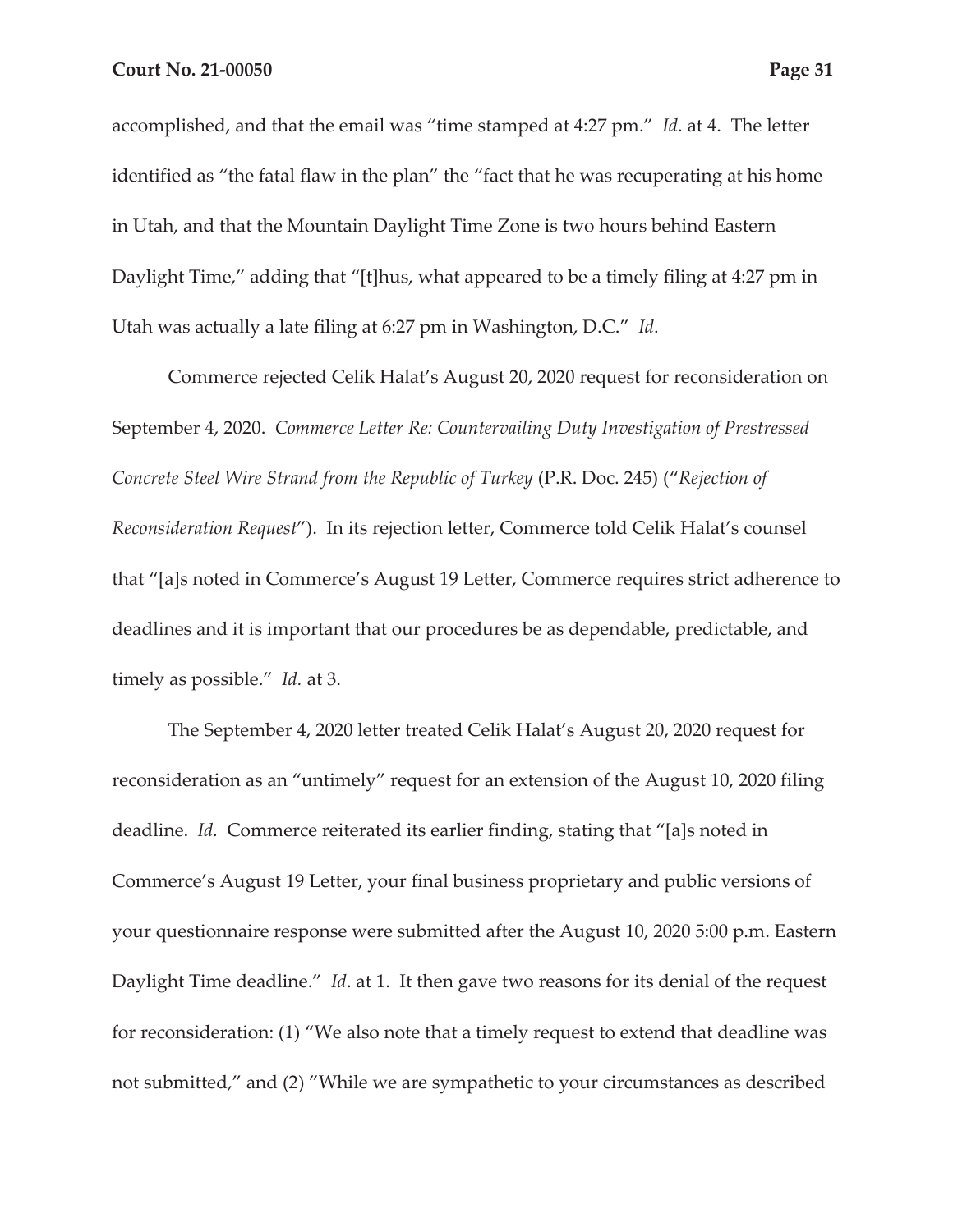in your letter, we do not find that them [*sic*] to be extraordinary circumstances as described by Commerce's regulations at 19 CFR 351.302(c)." *Id*. at 1–2.

The regulation Commerce cited provides that "[a]n extension request will be considered untimely if it is received after the applicable time limit expires or as otherwise specified by the Secretary [of Commerce]." 19 C.F.R. § 351.302(c)(1). "An untimely filed extension request will not be considered unless the party demonstrates that an extraordinary circumstance exists." *Id*. § 351.302(c). "An extraordinary circumstance is an unexpected event that: (i) Could not have been prevented if reasonable measures had been taken, and (ii) Precludes a party or its representative from timely filing an extension request through all reasonable means." *Id*. § 351.302(c)(2). In the preamble accompanying the promulgation of this regulation in 2013, Commerce provided additional guidance on what would constitute an "extraordinary circumstance," stating that it may include "a natural disaster, riot, war, *force majeure*, or medical emergency." *See Extension of Time Limits,* 78 Fed. Reg. 57,790, 57,793 (Sept. 20, 2013). In denying the request for reconsideration, Commerce stated that "the cause of the late filing was not a medical emergency or counsel's medical situation. Rather, counsel set an alarm reminding him to file a submission to Commerce, but the alarm was set at the wrong time—after the deadline had already expired." *Rejection of Reconsideration Request* at 2.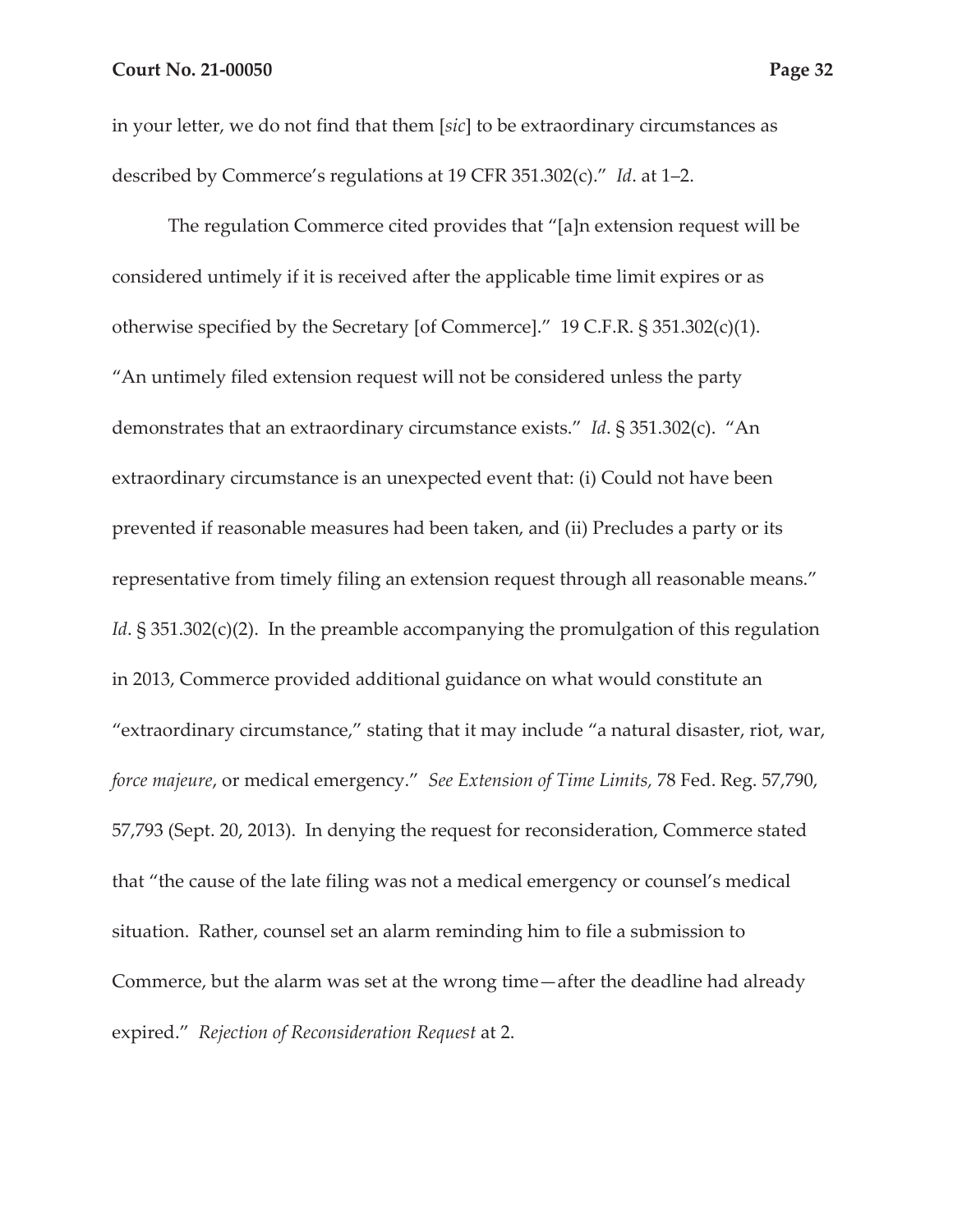Commerce denied the request for reconsideration after finding that "a timely request to extend that deadline was not submitted." *Id.* at 1. The request for reconsideration, which Commerce treated as an "untimely request" for an extension, indeed was submitted after the time limit expired on August 10, 2020. But in its rejection of that request, Commerce made no mention of the record fact that Celik Halat had submitted not one, but two requests to extend the deadline for submission of its response to Section III of the Initial Questionnaire.<sup>6</sup>

Although Celik Halat's counsel theoretically could have submitted a third extension request on Monday, August 10, 2020, for a brief extension for the filing of the final business proprietary and public versions of the Initial Questionnaire response, the circumstances counsel described in the request for reconsideration demonstrate why, as a practical matter, he did not have the opportunity to do so after overlooking the consequence of making his filing from a different time zone. Specifically, the request for reconsideration noted that "[o]n August 19, 2020, the Department posted a notice on

<sup>&</sup>lt;sup>6</sup> As the court recounted earlier in this Opinion and Order, Celik Halat requested that Commerce extend the original, August 3, 2020 filing deadline to August 17, 2020, and in response Commerce allowed only a four-day extension, to August 7, 2020. On August 4, 2020, i.e., before that deadline had passed, Celik Halat, anticipating that it would have difficulty meeting the filing deadline due to certain unusual circumstances, filed a second request, this time for a one-week extension to August 14, 2020. Commerce denied this request in its entirety, leaving intact the deadline of Friday, August 7, 2020, for the filing of the Initial Questionnaire response and the consequent deadline of August 10, 2020, for the follow-up submissions of the final business proprietary and public versions of the document filed on August 7, 2020.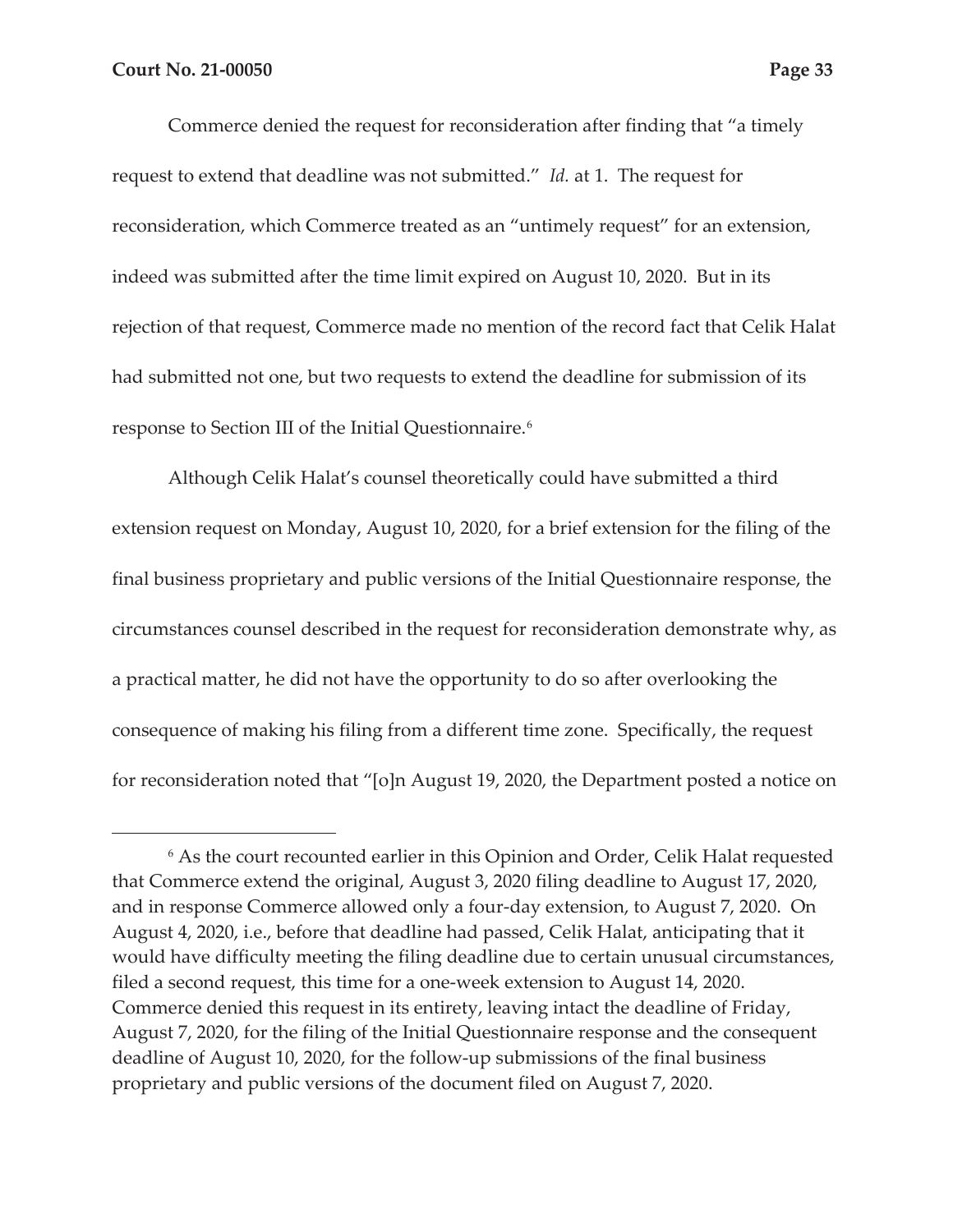Access rejecting Celik Halat's CVD response, because the public version and the final BPI version were filed after the deadline, i.e., 5:00 pm on August 10, 2020, the next business day after the initial BPI version was timely filed." *Request for Reconsideration*  at 1. Counsel for plaintiff explained that while he was "routinely checking the docket in this investigation for updates via Access in the morning of August 19, 2020, counsel discovered the notice posted on Access that Celik Halat's CVD response had been rejected because the public and final BPI versions were filed late." *Id.* at 2. Counsel submitted that he "immediately contacted the Department's case analysts and sought to understand how a late filing could have happened." *Id.* Counsel stated that he was "surprised and distressed to learn of the late filing, since he had personally taken specific measures to ensure a timely filing." *Id.* Counsel claimed that he only realized the circumstance of his having missed the filing deadline after his conversation with one of the Department's case analysts. *Id*.

The Department's September 4, 2020 letter concludes by stating that "[a]ccordingly, Commerce finds no basis to reconsider its rejection of your untimelyfiled August 10, 2020 final business proprietary and public versions of your initial questionnaire response." *Rejection of Reconsideration Request* at 3. Significantly, the letter made no mention of rejecting Celik Halat's timely submission of August 7, 2020. Thus, it implied that Commerce, both in its August 19, 2020 and September 4, 2020 letters to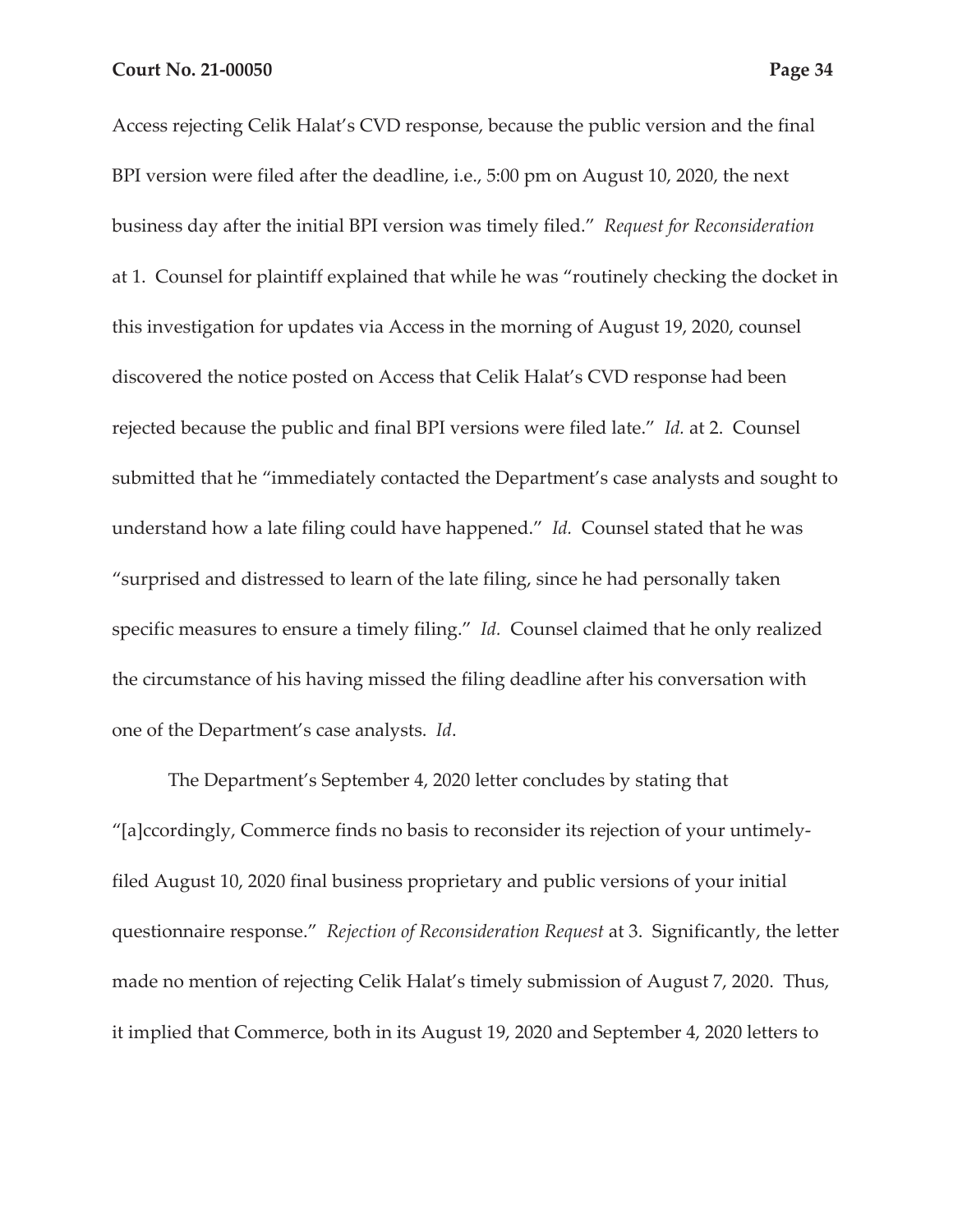Celik Halat's counsel, was *not* rejecting or removing that submission from the record of the investigation.

In contrast to the Department's letter dated September 4, 2020, the Preliminary Determination and the Final Determination describe Celik Halat's Initial Questionnaire response as having been excluded from the record in the entirety, including the timelyfiled version. As to both the Preliminary and Final Determinations, Commerce found that "Celik Halat failed to submit its response to section III of the questionnaire by the established deadline" and on that basis further found that "Celik Halat failed to cooperate to the best of its ability to comply with Commerce's request for information, within the meaning of section 776(b)(1) of the Act [19 U.S.C. § 1677e(b)(1)]." *Final I&D Mem*. at 34. As the record demonstrates, and defendant does not dispute, it was only the final business proprietary and public versions of the Initial Questionnaire response that were untimely filed.

The Department's regulation addressing "untimely" requests for filing extensions, 19 C.F.R. § 351.302(c), is not a basis upon which the court may sustain the Department's decision. Even if Commerce were justified in concluding that Celik Halat's counsel had not described what Commerce would consider an "extraordinary circumstance"—and the court need not decide that issue—nothing in that regulation justified the Department's misuse of 19 U.S.C. § 1677e. In exercising that authority, Commerce abused its discretion when it made several findings of fact that were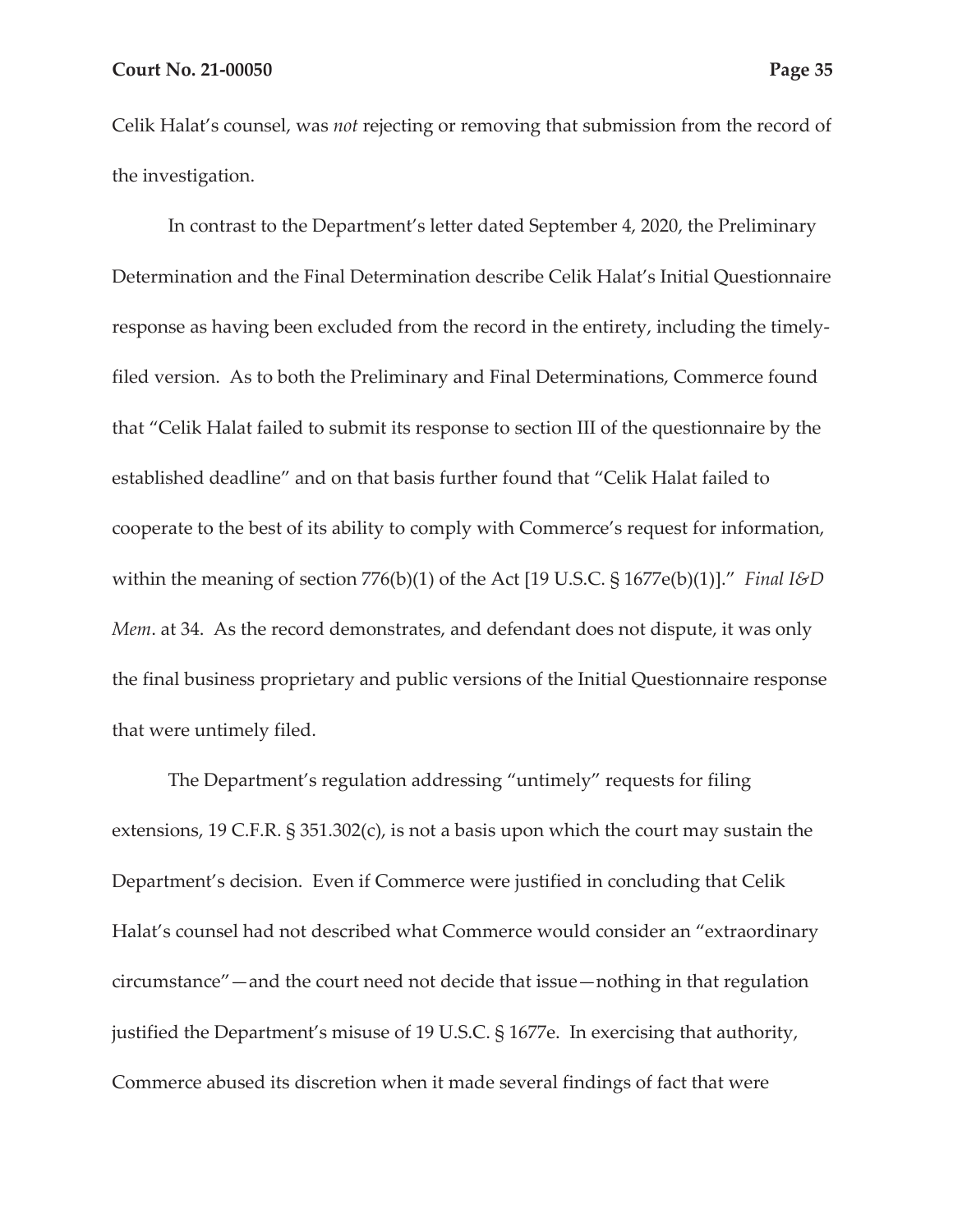unsupported by record evidence and imposing a draconian sanction for what essentially was a minor and technical violation that had no discernible effect on the investigation. Commerce is not free to apply its regulations in a way that exceeds its statutory authority. Nor is it justifiable to do what it has done here, which is to apply its "extraordinary circumstance" rule in such a way as to produce a manifestly unwarranted and unjust result. In applying that rule and related regulations on the filing of, and rejection of, responses to requested information, Commerce must be mindful of the limitations on the exercise of its statutory and regulatory powers. Moreover, in viewing in the entirety the facts and circumstances surrounding the filings of the three versions of the Initial Questionnaire response, the court concludes that Commerce abused its discretion when applying such an extreme sanction for an inconsequential violation of a technical filing requirement.7

The court does not imply that Commerce could not have taken some action in response to a missed deadline, such as a warning. However, at this point in the litigation, as this Court states in *Celik Halat ve Tel Sanayi A.S. v. United States*, 46 CIT \_\_, Slip. Op. 22-12 (Feb. 15, 2022) (which arose from the concurrent antidumping duty

<sup>&</sup>lt;sup>7</sup> "An agency abuses its discretion where, inter alia, 'the decision . . . represents an unreasonable judgment in weighing relevant factors.'" *Brenner v. Dep't. of Veteran Affairs*, 990 F.3d 1313, 1324 (Fed. Cir. 2021) (*quoting Star Fruits S.N.C. v. United States*, 393 F.3d 1277, 1281 (Fed. Cir. 2005)).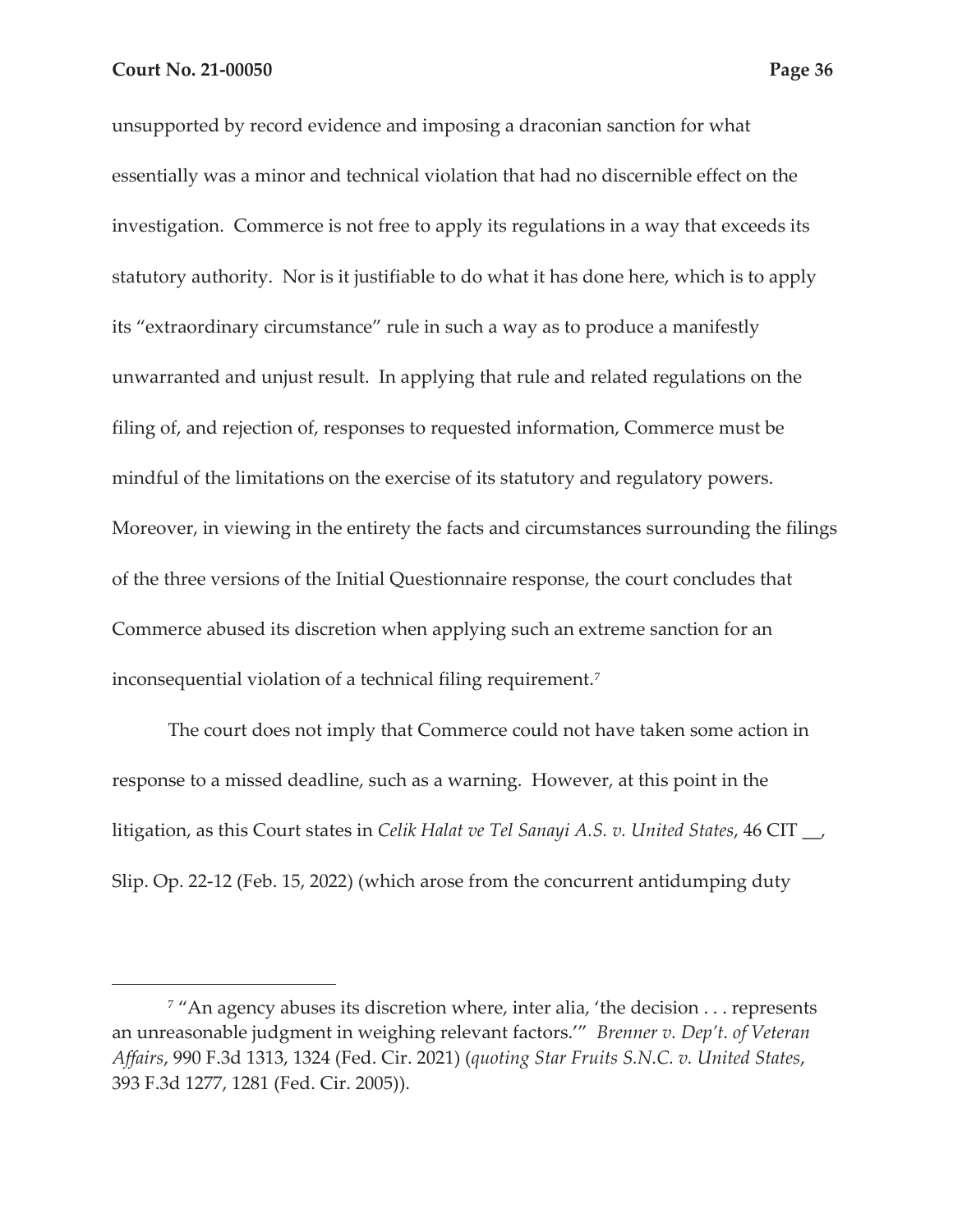investigation),<sup>8</sup> the court's concern is to remedy the damage done by the Department's unfair treatment of Celik Halat, particularly in light of the record fact that Celik Halat continued to participate and fully cooperated throughout the remainder of the investigation. Further, given that Commerce had instructed Customs to collect unwarranted cash deposits from Celik Halat, Commerce should not be given the opportunity here to levy another type of sanction. Therefore, the court is ordering Commerce to determine, expeditiously, a new estimated net CVD subsidy rate for Celik Halat that does not resort to 19 U.S.C. § 1677e with respect to the filing of the response to the Initial Questionnaire, so that the court may fashion an appropriate remedy on an expedited basis.

#### **III. CONCLUSION AND ORDER**

The contested Final Determination rests upon invalid findings of fact and constitutes a misuse of the Department's statutory authority under 19 U.S.C. § 1677e. The facts and circumstances considered on the whole constitute an abuse of agency discretion that imposed an unjust and draconian penalty upon Celik Halat for an inadvertent technical error by its counsel that had no appreciable effect on the countervailing duty investigation. The court will allow only a limited period of time for Commerce to correct the serious and prejudicial consequences of its error.

<sup>&</sup>lt;sup>8</sup> Celik Halat was confronted with the need to comply, simultaneously, with the Department's questionnaires in the parallel antidumping and countervailing duty investigations.